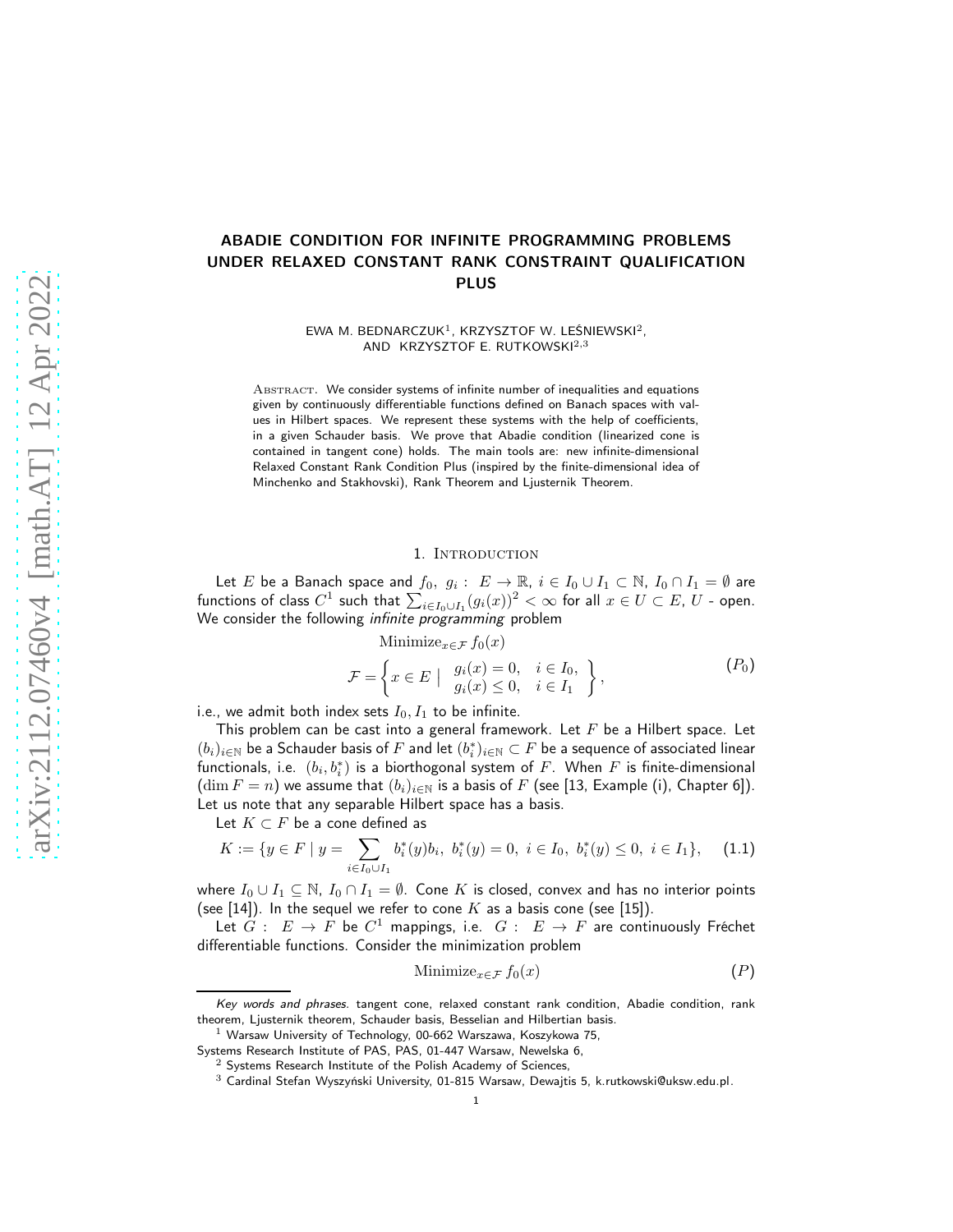where  $\mathcal{F} := \{x \in E \mid G(x) \in K\}.$ 

By taking  $F=\ell_2,\ b_i=e_i,\ i\in\mathbb{N},$  where  $(e_i)_{i\in\mathbb{N}},$  is the canonical basis of  $\ell_2$ , the problem  $(P)$  $(P)$  $(P)$  is of the form  $(P_0)$ . Indeed, the set  $\mathcal F$  takes the form

$$
\mathcal{F} := \{ x \in E \mid g_i(x) := e_i^*(G(x)) = 0, \ i \in I_0, \ g_i(x) := e_i^*(G(x)) \le 0, \ i \in I_1 \}.
$$

In the case when  $F$  is finite-dimensional  $(F=\mathbb{R}^{\kappa})$  and  $b_i=e_i, \ i\in\{1,\ldots, \kappa\}$  is the canonical basis of the space  $F$ , cone  $K$  has a form

<span id="page-1-0"></span>
$$
K = \{ y = (y_1, \dots, y_\kappa) \in F \mid y_i = 0, \ i \in I_0, \ y_i \le 0, \ i \in I_1 \},\tag{1.2}
$$

where  $I_0 \cup I_1 = \{1, ..., \kappa\}.$ 

The sufficient conditions for problem  $(P)$  $(P)$  $(P)$  with  $F$  - finite dimensional and cone  $K$ given by [\(1.2\)](#page-1-0) are considered in [\[7\]](#page-19-3). Below we concentrate on the case when  $F$  is infinite-dimensional.

**Remark 1.1.** In Banach spaces X with a basis  $(b_i)_{i\in\mathbb{N}}$ , the cone defined as

<span id="page-1-1"></span>
$$
K_{\{b_i\}} := \{ y \in X \mid y = \sum_{i \in \mathbb{N}} b_i^*(y) b_i, \ b_i^*(y) \le 0, \ i \in \mathbb{N} \}
$$
(1.3)

was considered in [\[14,](#page-19-1) [22\]](#page-19-4). For  $I_0 = \emptyset$  and  $I_1 = \mathbb{N}$ , the cone  $K_{\{b_i\}}$  coincides with K. In the space  $c$  cone defined as  $(1.3)$  can never coincide with the natural nonnegative cone, since the natural nonnegative cone has a nonvoid interior while the basis cone  $K_{\{b_i\}}$  always has a void interior (see [\[15\]](#page-19-2)).

Let us note that even in Hilbert spaces not all standard nonnegative cones can be represented in the form of  $(1.1)$  $(1.1)$  $(1.1)$  as can be seen from the following example<sup>1</sup>.

**Example 1.2.** Let  $F = L_2([0,1])$ . Suppose that  $f_k \geq 0$ ,  $k = 1, \ldots$  is a basis of the nonnegative cone of  $L_2([0,1])$ . Observe that, due to the fact that  $L_2^+([0,1])$  is generating,  $f_k$ ,  $k \in \mathbb{N}$ , is also a basis of F. For each  $k \in \mathbb{N}$  let  $F_k$  be the support of  $f_k$ and choose a subset  $M_k\subset F_k$  of measure  $< 10^{-k}$ , Then the set  $M = \bigcup_{k\in \mathbb{N}} M_k$  has measure  $< 1/9$ , hence the set  $M' = [0, 1] \setminus M$  has measure greater than 0.

Let  $h(t)$  be the characteristic function of M', i.e.  $h(t) = 1$  for  $t \in M'$  and  $h(t) = 0$ for  $t \notin M'$ . Obviously,  $h(t) = 0$  on M. On the other hand,  $h(t) = \sum_{k \in \mathbb{N}} a_k f_k(t)$ with  $a_k \geq 0$ ,  $k \in \mathbb{N}$ . Take any  $k \in \mathbb{N}$  such that  $a_k > 0$ . Then  $h(t) > 0$  on  $F_k$  and in particular on  $M_k$ . However,  $M_k \subset M$ , where  $h(t) = 0$ , a contradiction, i.e., such a basis does not exists.

We have

$$
G(x) = \sum_{i \in I_0 \cup I_1} b_i^*(G(x)) b_i = \sum_{i \in I_0 \cup I_1} g_i(x) b_i, \quad \text{where } g_i(x) := b_i^*(G(x)), \ i \in I_0 \cup I_1.
$$

By [\(1.1\)](#page-0-2), we can rewrite set  $\mathcal F$  in an equivalent way as follows

<span id="page-1-3"></span>
$$
\mathcal{F} = \{ x \in E \mid g_i(x) = 0, \ i \in I_0, \ g_i(x) \le 0, \ i \in I_1 \}. \tag{1.4}
$$

The aim of the present investigation is to provide conditions ensuring the Abadie CQ,

$$
\mathcal{T}_{\mathcal{F}}(x_0)=\Gamma_{\mathcal{F}}(x_0),
$$

where  $\mathcal{T}_{\mathcal{F}}(x_0)$  is the tangent cone to  $\mathcal F$  at  $x_0$  (see [\(2.1\)](#page-3-0)) and  $\Gamma_{\mathcal{F}}(x_0)$  is the linearized cone to F at  $x_0$  (see [\(2.3\)](#page-3-1)). In the sequel we concentrate on the case  $I_0 \cup I_1 = \mathbb{N}$ .

<span id="page-1-2"></span><sup>&</sup>lt;sup>1</sup>Example provided by professor Sergei Konyagin, Academician of RAS, by courtesy of profesor Nikolai Osmolovskii.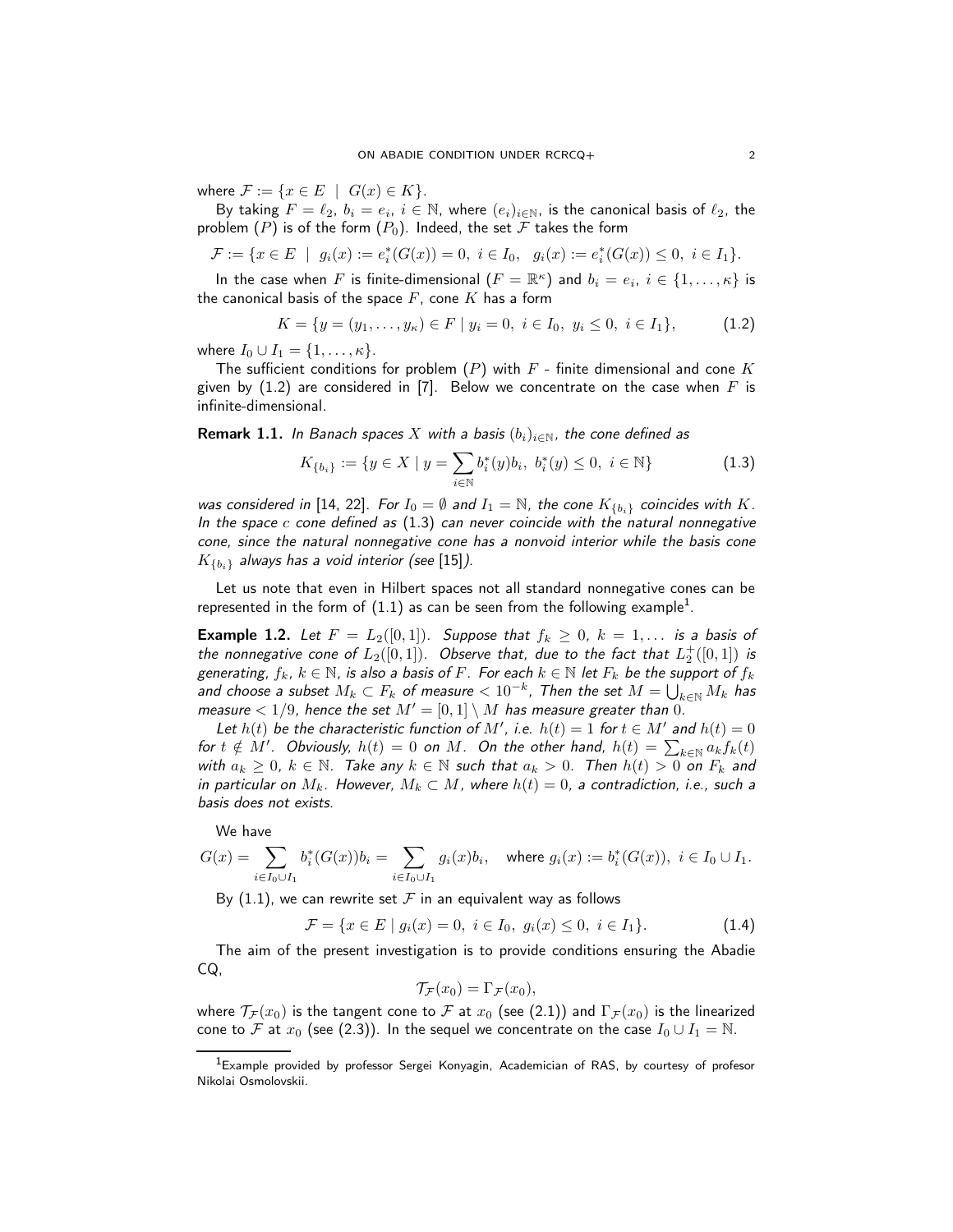Our main tool is Relaxed Constant Rank Constraint Qualification Plus introduced in Section [6.](#page-14-0) Other regularity conditions were recently proposed in [\[4,](#page-19-5) [5,](#page-19-6) [7,](#page-19-3) [11,](#page-19-7) [23\]](#page-19-8).

The novelty of our approach relies on the use of the Schauder bases and basic sequences in definitions of the main concepts, namely in the definitions of the CRC+ (Definition [3.5\)](#page-8-0) and RCRCQ+ (Definition [6.1\)](#page-14-1). Consequently, the assumptions of the main theorem (Theorem [7.4\)](#page-16-0), of Proposition [5.3](#page-13-0) on functional dependence and two auxiliary results (Proposition [4.1,](#page-8-1) Proposition [4.8\)](#page-11-0) are expressed with the help of Schauder bases of some spaces generated by the derivative of the constraint map.

Moreover, in the proof of Proposition [5.3](#page-13-0) is based on Rank Theorem [5.1.](#page-12-0) Up to our knowledge, the only result concerning the existence Lagrange multipliers for which the proof is based on Rank Theorem is [\[9,](#page-19-9) Theorem 4.1].

**Theorem 1.3.** ([\[9,](#page-19-9) Theorem 4.1]) Let  $x_0$  be a local solution to problem ([P](#page-0-0)) with  $K = \{0\}$  and F be a Banach space. Let  $x_0$  be a local solution to ([P](#page-0-0)). Assume that the following conditions are fulfilled:

- (A)  $f_0$  is Fréchet differentiable at  $x_0$  and  $G$  is of class  $C^1$  in a neighbourhood of  $x_0$ .
- <span id="page-2-1"></span>(B)  $E_2 := \ker DG(x_0)$  is topologically complemented in E, i.e.,  $E = E_1 \oplus E_2$ , where  $E_1$  is a closed subspace of E,  $F_1 := DG(x_0)(E)$  is closed and topologically complemented in F, i.e.,  $F = F_1 \oplus F_2$ , where  $F_2$  is a closed subspace of F.
- <span id="page-2-0"></span>(C) There exists a neighbourhood of  $x_0$  such that for all x in this neighbourhood  $DG(x)(E) \cap F_2 = \{0\}.$

Then there exists  $\lambda \in F^*$  such that  $Df_0(x_0) = \lambda \circ DG(x_0)$ .

<span id="page-2-3"></span>Remark 1.4. By Proposition 1 of [\[8\]](#page-19-10), condition [\(C\)](#page-2-0) is equivalent to condition

 $DG(x)|_{E_1}:\; E_1\rightarrow DG(x)(E)\quad$  is an isomorphism.

In Proposition [4.1](#page-8-1) of Section [4](#page-8-2) we provide conditions under which we ensure that  $(B)$  holds. In Proposition [4.8](#page-11-0) of Section [4](#page-8-2) we provide conditions under which we ensure that  $(C)$  holds.

The organization of the paper is as follows. In Section [2](#page-2-2) we recall basic concepts related to Schauder bases. In Section [3](#page-7-0) we introduce Constant Rank Condition (CRC) and Constant Rank Condition Plus (CRC+). In Section [4,](#page-8-2) Conditions [4.](#page-8-3), [5.](#page-8-4), [6.](#page-8-5) of  $CRC+$  allows us to prove Proposition [4.1](#page-8-1) on the split of E. Condition  $CRC+$  allows us to prove Proposition [4.8](#page-11-0) on isomorphisms. Section [5](#page-12-1) is devoted to the proof of Proposition [5.3](#page-13-0) on functional dependence. In Section [6](#page-14-0) we introduce Relaxed Constant Rank Constraint Qualification Plus, which is the main ingredient of main results of Section [7.](#page-14-2) In Section [7](#page-14-2) we present main result, namely sufficient conditions under which Abadie condition holds for the investigated problem. The closing Section [8](#page-17-0) is devoted to the topic of existence of Lagrange multipliers to problem  $(P)$  $(P)$  $(P)$ .

# 2. Preliminaries

<span id="page-2-2"></span>**Definition 2.1.** Let X be a normed linear space. A sequence  $(b_i)_{i\in\mathbb{N}}$  in X is called a Schauder basis of X (or simply basis) if for every  $x \in X$  there is a unique sequence of scalars  $(a_i)_{i\in\mathbb{N}}$ , called the coefficients of  $x$ , such that  $x=\sum_{i\in\mathbb{N}}a_ib_i.$ 

If  $X$  is finite-dimensional, the notion of Schauder basis coincides with the linear basis (see [\[13,](#page-19-0) Example (i), Chapter 6]).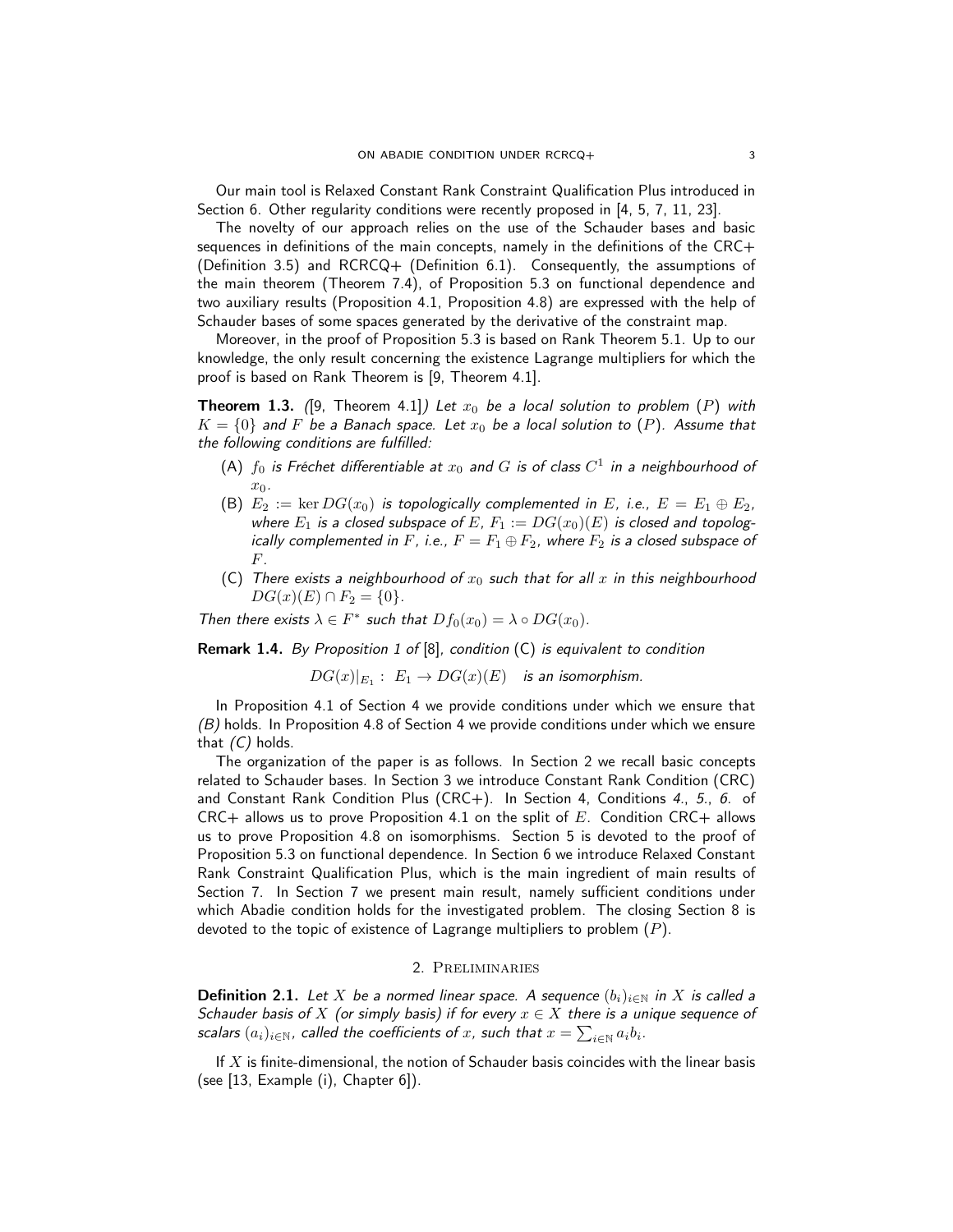We say that sequence  $(b_i)_{i\in\mathbb{N}}\in F$  is a *basic sequence* if  $(b_i)_{i\in\mathbb{N}}$  is Schauder basis of  $\overline{\text{span}}(b_i, i \in \mathbb{N})$ , where  $\overline{\text{span}}$  denotes the closure of the span and the closure is taken in the strong topology of the space.

**Definition 2.2.** For a given, possibly nonconvex, set  $Q \subset E$  and  $x \in Q$  the tangent (Bouligand) cone to  $Q$  is defined as

<span id="page-3-0"></span>
$$
\mathcal{T}_Q(x) := \{ d \in E \mid \exists \ \{x_k\} \subset Q \ \{t_k\} \subset \mathbb{R} \ x_k \to x, \ t_k \downarrow 0, \ (x_k - x)/t_k \to d \}. \tag{2.1}
$$

Equivalently,

$$
\mathcal{T}_Q(x) := \{ d \in E \mid d(x + td, Q) \sim o(t) \},\tag{2.2}
$$

where, for any function  $q(t) \sim o(t)$  iff  $\lim_{t \downarrow 0} \frac{q(t)}{t} = 0$ . The cone

<span id="page-3-1"></span>
$$
\Gamma_{\mathcal{F}}(x) := \{ d \in E \mid DG(x)d \in \mathcal{T}_K(G(x)) \}
$$
\n(2.3)

is called the linearized cone to  $\mathcal F$  at  $x$ .

**Definition 2.3.** For any  $x \in \mathcal{F}$ , where F is given by [\(1.4\)](#page-1-3),  $I(x)$  denotes the set of active (inequality) indices of  $\mathcal F$  at  $x$ ,

$$
I(x) := \{ i \in I_1 \mid g_i(x) = 0 \}.
$$

**Example 2.4.** Let  $G : E \to \mathbb{R}^n$ ,  $G(x) = (g_1(x), \ldots, g_n(x))$  and  $K = \mathbb{R}^n_- = \{y =$  $(y_i) \in \mathbb{R}^n \mid y_i \leq 0, i = 1, \ldots n$ , *i.e.* 

$$
\mathcal{F} = \{ x \in E \mid g_i(x) \le 0, \ i = 1, \dots, n \}
$$

where  $g_i: E \to \mathbb{R}$ ,  $i = 1, \ldots, n$ . Let us calculate  $\mathcal{T}_K(G(x_0))$ ,  $x_0 \in E$ ,  $G(x_0) \in \mathcal{cl} K =$ K.

(1) If  $G(x_0) \in \text{int} \mathbb{R}^n_+$ , then  $\mathcal{T}_K(G(x_0)) = \mathbb{R}^n$ .

(2) If  $G(x_0) \in bd \mathbb{R}^n_+$ , then  $I(x_0) := \{i \in \{1, ..., n\} \mid g_i(x_0) = 0\}$  is nonempty and  $\mathcal{T}_K(G(x_0)) = \mathbb{R}^n_- = \{y = (y_i) \in \mathbb{R}^n \mid y_i \leq 0, \ i \in I(x_0)\}.$ 

<span id="page-3-2"></span>**Proposition 2.5.** For any  $y_0 \in K$ , where K is given by [\(1.1\)](#page-0-2), we have

$$
T_K(y_0) \subset \{ z \in F \mid b_i^*(z) \le 0, \ i \in I(y_0), \ b_i^*(z) = 0, \ i \in I_0 \}, \tag{2.4}
$$

where  $I(y_0) := \{ i \in I_1 \mid b_i^*(y_0) = 0 \}.$ 

*Proof.* Take any  $z \in T_K(y_0)$ . By the definition, there exist  $r(t) \in F$  and  $\varepsilon_0 > 0$  such that  $r(t)/t \to 0^+$  and

$$
y_0 + tz + r(t) \in K \quad \forall \quad t \in [0, \varepsilon_0). \tag{2.5}
$$

By this, for all  $t \in [0, \varepsilon_0)$ 

$$
\langle b_i^* \mid tz \rangle + \langle b_i^* \mid r(t) \rangle \le 0 \quad \forall \quad i \in I(y_0),
$$
  

$$
\langle b_i^* \mid tz \rangle + \langle b_i^* \mid r(t) \rangle = 0 \quad \forall \quad i \in I_0,
$$
 (2.6)

and consequently

$$
\langle b_i^* \mid z \rangle + \langle b_i^* \mid \frac{r(t)}{t} \rangle \le 0 \quad \forall \quad i \in I(y_0),
$$
  

$$
\langle b_i^* \mid z \rangle + \langle b_i^* \mid \frac{r(t)}{t} \rangle = 0 \quad \forall \quad i \in I_0.
$$

Since  $r(t)/t \to 0$  as  $t \to 0^+$ , we obtain  $T_K(y_0) \subset \{z \in F \mid \langle b_i^* | z \rangle \leq 0, i \in$  $I(y_0), \langle b_i^* | z \rangle = 0, i \in I_0$ .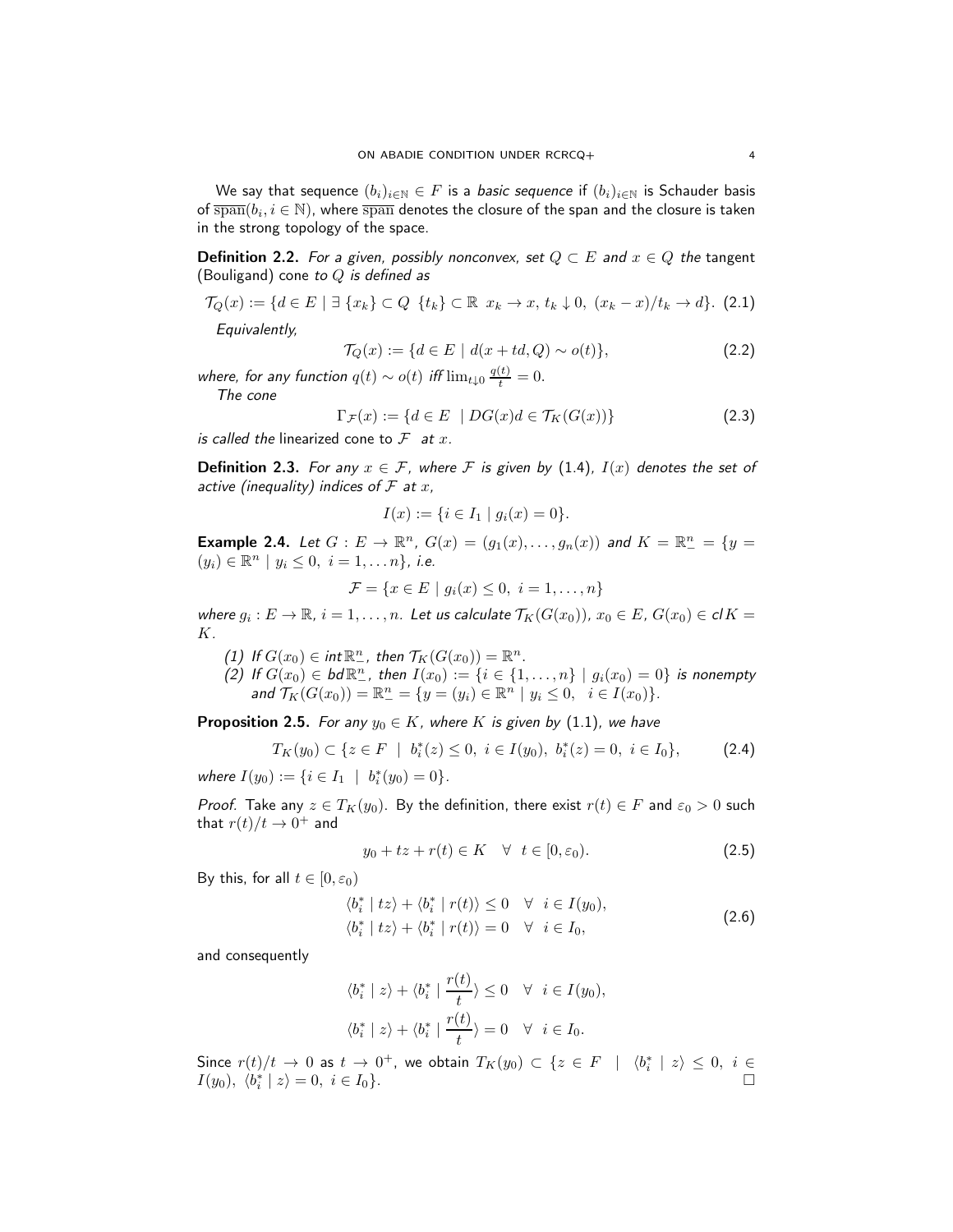<span id="page-4-2"></span>**Fact 2.1.** Let 
$$
\bar{x} \in E
$$
. Since *G* is assumed differentiable on *E* we have  
\n
$$
0 = \lim_{h \to 0} \frac{G(\bar{x} + h) - G(\bar{x}) - DG(\bar{x})h}{\|h\|}
$$
\n
$$
= \lim_{h \to 0} \frac{\sum_{i \in \mathbb{N}} b_i^*(G(\bar{x} + h) - G(\bar{x}) - DG(\bar{x})h)b_i}{\|h\|}
$$

$$
\lim_{h \to 0} \frac{\|h\|}{\|h\|} = \sum_{i \in \mathbb{N}} \lim_{h \to 0} \frac{b_i^*(G(\bar{x} + h) - G(\bar{x}) - DG(\bar{x})h)b_i}{\|h\|} = \sum_{i \in \mathbb{N}} \lim_{h \to 0} \frac{g_i(\bar{x} + h) - g_i(\bar{x}) - Dg_i(\bar{x})h}{\|h\|} b_i.
$$

Hence, due to the uniqueness of the representation of elements of the space  $F$  in basis  $(b_i)_{i\in\mathbb{N}}$  the coefficients  $g_i(\cdot) = b_i^*(g(\cdot))$ ,  $i \in \mathbb{N}$  are differentiable for all  $x \in E$  and  $b_i^*(DG(\bar{x})z) = Dg_i(x)z$  for any  $z \in E$ ,  $i \in \mathbb{N}$ .

As a consequence we obtain the following proposition.

<span id="page-4-6"></span>**Proposition 2.6.** Let  $x_0 \in \mathcal{F}$ , where  $\mathcal{F}$  is given by [\(1.4\)](#page-1-3). Then

$$
\Gamma_{\mathcal{F}}(x_0) = \{d \in E \mid \langle DG(x_0) \mid d \rangle \in T_K(G(x_0))\}
$$
  
\n
$$
\subset \{d \in E \mid \langle Dg_i(x_0) \mid d \rangle = 0, \quad i \in I_0,
$$
  
\n
$$
\langle Dg_i(x_0) \mid d \rangle \leq 0, \quad i \in I(x_0)\},
$$
\n(2.7)

where  $I(x_0) := \{i \in I_1 \mid g_i(x_0) = 0\}.$ 

*Proof.* Take any  $d \in \Gamma_{\mathcal{F}}(x_0)$ . This means that

<span id="page-4-1"></span><span id="page-4-0"></span>
$$
\langle DG(x_0) | d \rangle \in T_K(G(x_0)). \tag{2.8}
$$

By Proposition [2.5,](#page-3-2)

$$
T_K(G(x_0)) \subset \{ z \in F \mid b_i^*(z) = 0, i \in I_0, b_i^*(z) \le 0, i \in I(G(x_0)) \}.
$$

Hence, by [\(2.8\)](#page-4-0),

$$
b_i^*(\langle DG(x_0) | d \rangle) = 0, \ i \in I_0, \ b_i^*(\langle DG(x_0) | d \rangle) \leq 0, \ i \in I(G(x_0)).
$$

Now  $(2.7)$  follows from Fact [2.1.](#page-4-2)

<span id="page-4-4"></span>**Proposition 2.7.** ([\[2,](#page-19-11) Theorem 1.1.3]) Let X be a Banach space and let  $(v_n)_{n\in\mathbb{N}}$  be a basis of X. Then there is sequence  $(v_n^*)_{n\in\mathbb{N}}\in X^*$  such that

<span id="page-4-3"></span>
$$
v_i^*(v_j) = \begin{cases} 1 & \text{if } i = j, \\ 0 & \text{if } i \neq j \end{cases}
$$
 (2.9)

and  $x = \sum_{n \in \mathbb{N}} v_n^*(x) v_n$  for each  $x \in X$ . Such pair  $(v_n, v_n^*)$  is called biorthogonal system.

2.1. Boundedly-complete, shrinking, Besselian and Hilbertian bases. In this subsection we recall basic definitions and facts related selected types of bases in Banach spaces. These concepts will be extensively used in the sequel.

**Definition 2.8.** The closed subspace  $E_1$  of the Banach space E is said to be split, or complemented, if there is a closed subspace  $E_2 \subset E$  such that  $E = E_1 \oplus E_2$ .

<span id="page-4-5"></span>**Proposition 2.9.** ([\[1,](#page-19-12) Theorem 2.1.15]) If F is a Hilbert space and  $F_1$  a closed subspace, then  $F=F_1\oplus F_1^{\perp}$ . Thus every closed subspace of a Hilbert space splits (see e.g. Definition 2.1.14 of [\[1\]](#page-19-12)).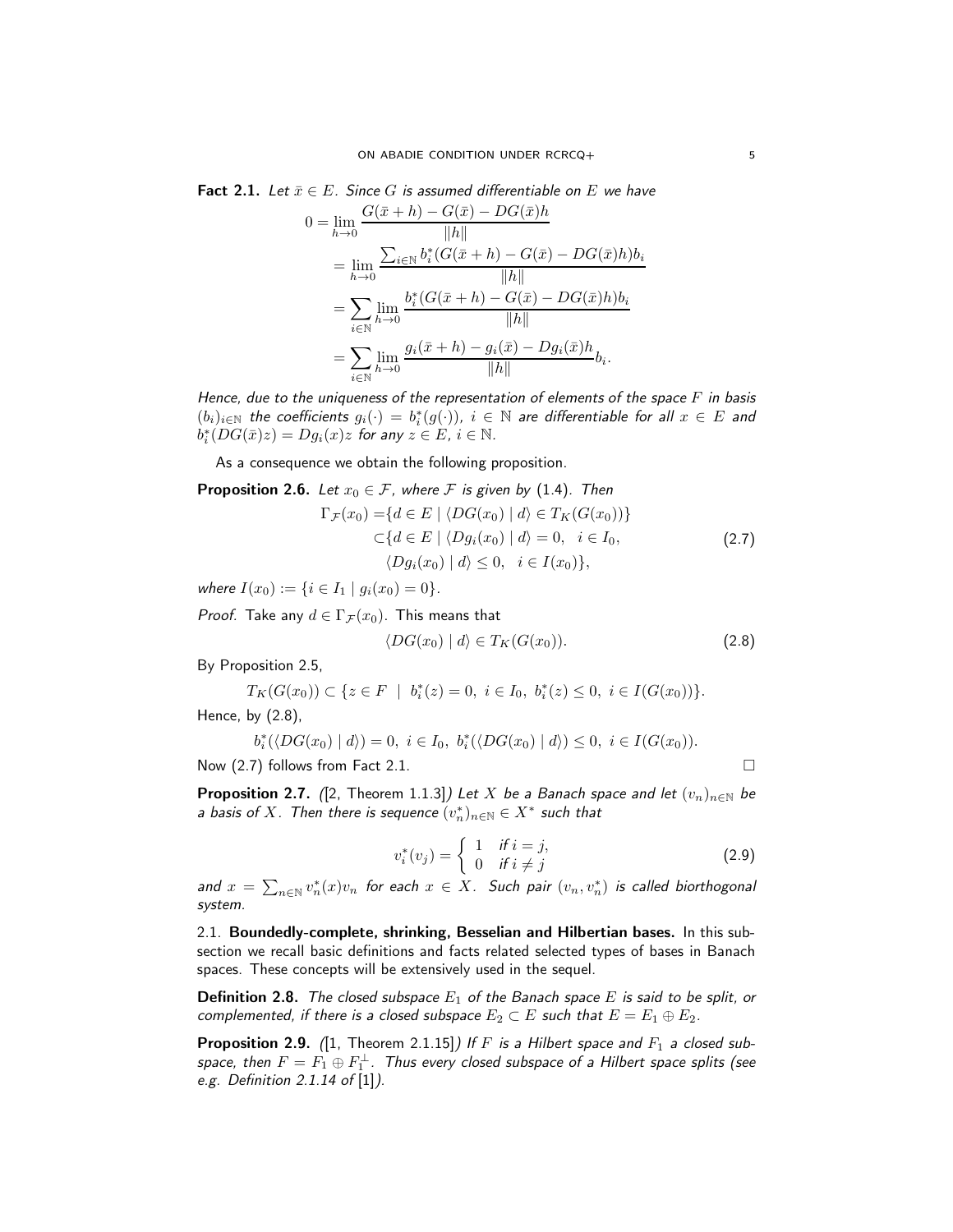**Definition 2.10.** ([\[2,](#page-19-11) Definition 3.2.8]) Let X be a Banach space. A sequence  $(v_n)_{n\in\mathbb{N}}$ in X is boundedly-complete if whenever  $(a_n)_{n\in\mathbb{N}}$  is a sequence of scalars such that

$$
\sup_{N \in \mathbb{N}} \|\sum_{n=1}^{N} a_n v_n\| < +\infty
$$

then the series  $\sum_{n\in \mathbb{N}} a_n v_n$  converges.

**Remark 2.11.** Let  $(v_n)_{n\in\mathbb{N}}$  in X be boundedly-complete. Then every subsequence  $(v_{n_k})_{k\in\mathbb{N}}$  is boundedly-complete. Indeed, suppose that  $(v_n)_{n\in\mathbb{N}}$  is boundedly-complete and  $(a_k)$ ,  $k \in \mathbb{N}$ , is such that  $\sup_{N \in \mathbb{N}} \| \sum_{k=1}^N a_k v_{n_k} \| < \infty$ . Let

$$
\bar{a}_k = \begin{cases} a_k, & k \in \{n_l\}_{l \in \mathbb{N}}, \\ 0, & otherwise. \end{cases}
$$

Then

$$
\sup_{N \in \mathbb{N}} \|\sum_{k=1}^{N} a_k v_{n_k}\| < \infty \iff \sup_{N \in \mathbb{N}} \|\sum_{n=1}^{N} \bar{a}_n v_n\| < \infty
$$
\n
$$
\implies \sum_{n \in \mathbb{N}} \bar{a}_n v_n \text{ converges} \iff \sum_{k \in \mathbb{N}} a_k v_{n_k} \text{ converges.}
$$

<span id="page-5-1"></span>**Proposition 2.12** (Theorem 3.2.10 Albiac). Let  $(v_n, v_n^*)$  be a biorthogonal system in a Banach space  $X$ . The following are equivalent:

- (1)  $(v_n)_{n\in\mathbb{N}}$  is boundedly-complete,
- (2)  $(v_n^*)_{{n \in \mathbb{N}}}$  is shrinking basis for  $\overline{\text{span}}(v_n^*, \; n \in \mathbb{N})$  (i.e.,  $(v_n^*)_{n \in \mathbb{N}}$  is a basis for X<sup>∗</sup> ),
- (3) the canonical map  $eval_X: X \to \overline{\text{span}}(v_n^*, n \in \mathbb{N})^*$  defined by  $eval_X(x)(h) =$  $h(x)$  for all  $x \in X$  and  $h \in \overline{\text{span}}(v_n^*, n \in \mathbb{N})$ , is an isomorphism.

Remark 2.13. (Corollary 3.2.11 of [\[2\]](#page-19-11)) Every Schauder basis of a Hilbert space is boundedly-complete.  $c_0$  has no boundedly-complete basis.

Let us recall James Theorem from 1951.

<span id="page-5-0"></span>Theorem 2.14. (James theorem, see [\[2,](#page-19-11) Theorem 3.2.13])

Let X be a Banach space. If X has a basis  $(v_n)_{n\in\mathbb{N}}$  then X is reflexive if and only if  $(v_n)_{n\in\mathbb{N}}$  is both boundedly-complete and shrinking .

**Definition 2.15.** (see Definition 11.1 of [\[24\]](#page-19-13)) We say that basis  $(c_i)_{i\in\mathbb{N}}$  in a real Banach space is

(1) Besselian if

$$
\sum_{i\in\mathbb{N}}\alpha_ic_i\quad converges\implies \sum_{i\in\mathbb{N}}(\alpha_i)^2<+\infty.
$$

(2) Hilbertian if

$$
\sum_{i\in\mathbb{N}}(\alpha_i)^2<+\infty \implies \sum_{i\in\mathbb{N}}\alpha_ic_i \quad converges,
$$

i.e., for every  $\alpha_i\in\mathbb{R}$ ,  $i\in\mathbb{N}$ , with  $\sum_{i\in\mathbb{N}}(\alpha_i)^2<+\infty$  there exists an (obviously unique)  $x$  such that

$$
c_i^*(x)=\alpha_i, \quad i\in \mathbb{N}.
$$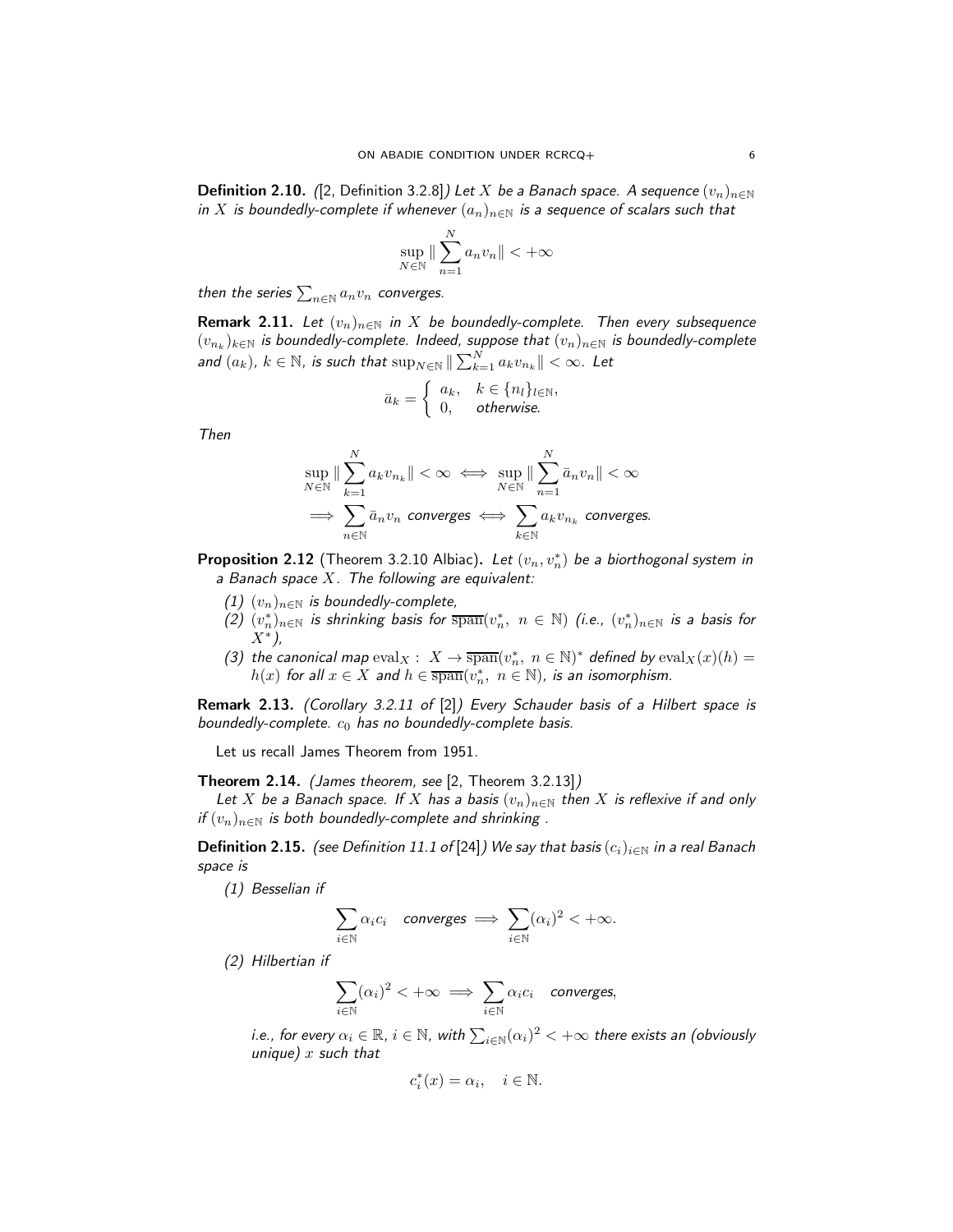**Remark 2.16.** The natural basis of  $\ell_2$  is Besselian. Not all bases in Hilbert spaces are Besselian or Hilbertian. For  $L_2[-\pi,\pi]$  see [\[24,](#page-19-13) Example 11.2].

**Remark 2.17.** (Corollary 4.6 of [\[25\]](#page-19-14)) The space  $L_1[0,1]$  has a Besselian basis.

<span id="page-6-2"></span>**Lemma 2.1.** ([\[16,](#page-19-15) Lemma 3.1]) The basis  $(c_i)_{i\in\mathbb{N}}$  of Banach space X is Hilbertian (Besselian) if and only if the basic sequence  $(c_i^*)_{i\in\mathbb{N}}$  in  $X^*$  is Besselian (Hilbertian).

**Proposition 2.18.** ([\[24,](#page-19-13) Proposition 3.1]) Let  $\{x_n\}$  be a sequence in Banach space X, and assume that  $x_n \neq 0$  for every n.

Define  $Y := \{(c_n) | \sum_n c_n x_n$  converges in  $X\}$  and set

$$
||(c_n)||_Y := \sup_N ||\sum_{n=1}^N c_n x_n||. \tag{2.10}
$$

Then the following hold:

- $(1)$  Y is a Banach space.
- (2) If  $\{x_n\}$  is a basis for X, then Y is topologically isomorphic to X via the mapping  $(c_n) \mapsto \sum_n c_n x_n$ .

For any infinite subset  $J = \{j_1, j_2, \dots\} \subset \mathbb{N}$  let us denote

<span id="page-6-0"></span>
$$
Y(J) = \{(c_i)_{i \in J} \mid \sum_{i \in J} c_i x_i \quad \text{converges in } X\}. \tag{2.11}
$$

with associated norm

$$
\|(c_i)\|_{Y(J)} := \sup_N \|\sum_{i=1}^N c_{j_i} x_i\|
$$
\n(2.12)

and  $\ell_2(J) := \{ (c_j)_{j \in J} \mid \sum_{i \in J} (c_j)^2 < +\infty \}$  with associated norm

$$
||(c_j)_{j\in J}||_{\ell_2(J)} = \sum_{i\in J} (c_j)^2.
$$

**Remark 2.19.** Observe that if X is a reflexive Banach space with basis  $(x_i)_{i\in\mathbb{N}}$ , then by Proposition 1.b.2 of [\[21\]](#page-19-16) and James Theorem (Theorem [2.14\)](#page-5-0),  $\overline{\text{span}}(x_i, i \in J)$  can be identified with  $Y(J)$ .

<span id="page-6-1"></span>**Remark 2.20.** Observe that if X is a Hilbert space with the inner product  $\langle \cdot | \cdot \rangle$ , the norm  $\|x\| = \sqrt{\langle x \mid x \rangle}$  and the orthonormal basis  $(x_i)_{i \in J}$ , then

$$
\begin{aligned} ||(c_i)||_{Y(J)} &= \sup_N \sqrt{\frac{\sum_{i=1}^N c_{j_i} x_i \mid \sum_{i=1}^N c_{j_i} x_i \rangle}{\sum_{i=1}^N \sum_{i=1}^N \langle c_{j_i} x_i \mid c_{j_k} x_k \rangle}} \\ &= \sup_N \sqrt{\frac{\sum_{i=1}^N \sum_{i=1}^N (c_{j_i})^2}{\sum_{i=1}^N (c_{j_i})^2}} = \sqrt{\sup_N \sum_{i=1}^N (c_{j_i})^2} \\ &= \sqrt{\sum_{i \in J} (c_i)^2} = ||(c_i)_{i \in J}||_{\ell_2(J)} .\end{aligned}
$$

By James Theorem (Theorem [2.14\)](#page-5-0),  $(x_i)_{i \in J}$  is boundedly-complete in X. In view of this, when  $(x_i)_{i\in J}$  is an orthonormal , then  $Y(J)=\ell_2(J):=\overline{{\rm span}}(e_i,\;i\in J)$ , where  $e_i^j=0$  if  $j=i$  and  $0$  otherwise, for all  $i,j\in J.$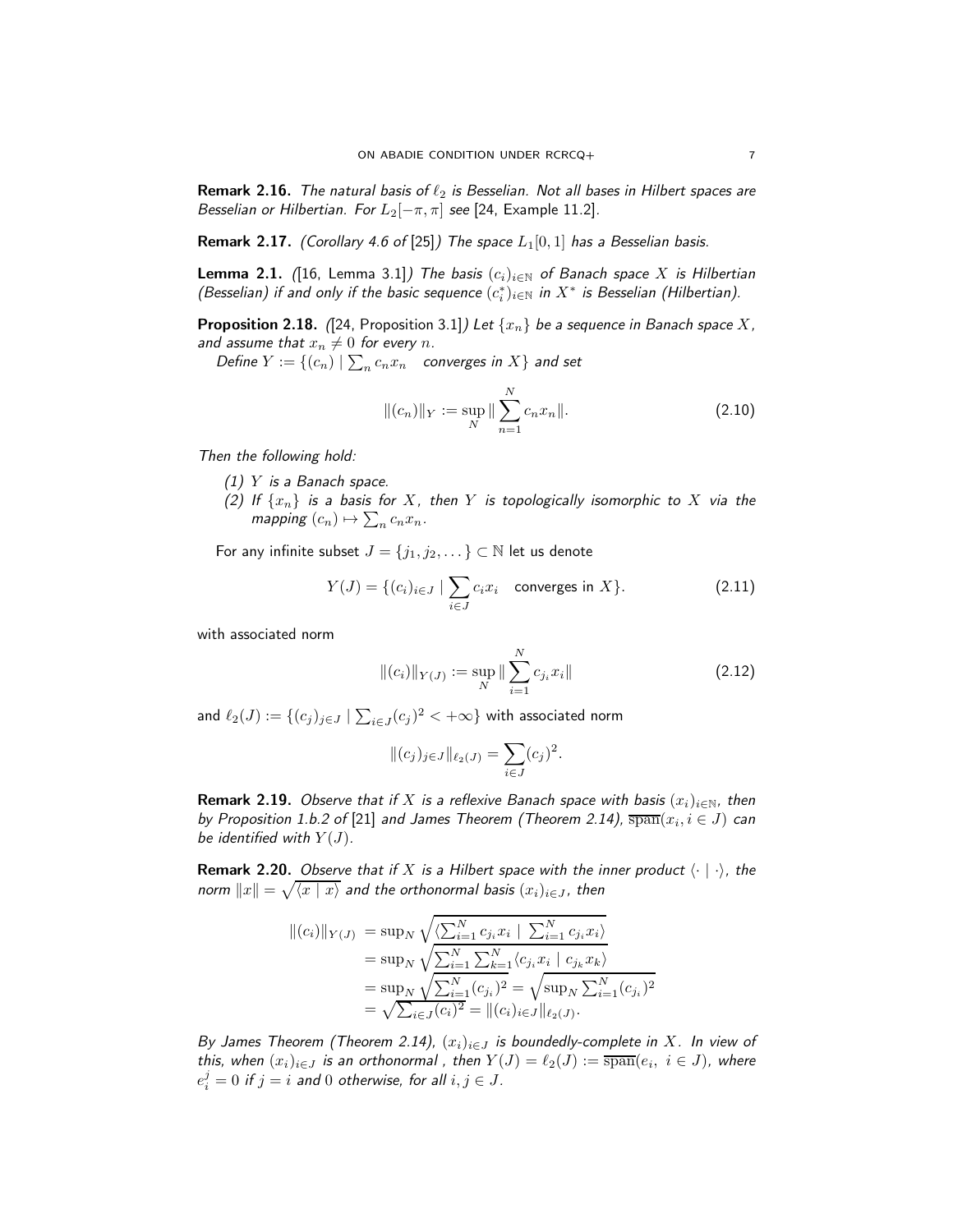#### 3. Constant rank condition

<span id="page-7-0"></span>In this section we introduce the Constant Rank Condition  $(CRC)^2$  $(CRC)^2$  for a possibly infinite family of functions defined on a Banach space via Schauder basis. For other forms of CRC which do not refer to Schauder basis see e.g. [\[9\]](#page-19-9).

Let E be a Banach space and F a Hilbert space with basis  $(b_i)_{i\in\mathbb{N}}$ . Consider  $f: E \to \overline{\text{span}}(b_i, i \in \mathbb{N})$ , i.e.  $f(x) = \sum_{i \in \mathbb{N}} f_i(x)b_i$ , where  $f_i = b_i^*(f(x)) : E \to \mathbb{R}$ ,  $i \in \mathbb{N}$  are continuous functionals.

<span id="page-7-3"></span>**Definition 3.1.** Let  $(f_i)_{i \in J_1}: E \to Y(J_1)$ ,  $J_1 \subset \mathbb{N}$  be of class  $C^1$ . We say that the Constant Rank Condition (CRC in short) holds for  $(f_i)_{i\in J_1}$  at  $x_0\in E$  if there exist a neighbourhood  $V(x_0)$  and a subset  $J_2 \subset J_1$  such that

<span id="page-7-2"></span> $1. \,\, (Df_i(x))_{i\in J_2}$  forms a Schauder basis for  $\overline{\text{span}}(Df_i(x), i\in J_1)$  for  $x\in V(x_0),$ 2. for all  $x \in V(x_0)$ , there exists a topological isomorphism

$$
z_x : \overline{\text{span}}(Df_i(x), i \in J_2) \to \overline{\text{span}}(Df_i(x_0), i \in J_2), \text{ for all } x \in V(x_0)
$$
  
such that  $z_x(Df_i(x)) = Df_i(x_0), i \in J_2$ .

We interpret  $z_x$  as an isomorphism of functionals, i.e.  $z_x(Df_i(x)(\cdot)) = Df_i(x_0)(\cdot)$ ,  $x\in V(x_0),\,i\in J_2.$  $x\in V(x_0),\,i\in J_2.$  Hence, by 2.  $(Df_i(x_0))_{i\in J_2}(E)$  and  $(Df_i(x))_{i\in J_2}(E)$  are isomorphic for  $x \in V(x_0)$ .

**Remark 3.2.** Let us note that, for  $(f_i)_{i \in J_1}$ ,  $J_1 \subset \mathbb{N}$ , where  $J_1$  is finite, the condition  $rank\{Df_i(x_0), i \in J_1\} = rank\{Df_i(x), i \in J_1\}, \quad x \in V(x_0),$ 

where  $V(x_0)$  is a neighbourhood of  $x_0$ , is equivalent to the existence of isomorphism  $z_x$  given in Definition [3.1](#page-7-3) for  $(f_i)_{i\in J_1}$  at  $x_0$  (see [\[7,](#page-19-3) Definition 2.1]).

In the definition of CRC we assume closedness of  $((Dg_i(x_0))_{i\in J_2})(E)$ . Let us recall that such sets do not have to be closed.

**Example 3.3.** ([\[10\]](#page-19-17)) Let  $G: \ell_2 \to \ell_2$  be defined as  $G(x) = (\frac{1}{2i}x_i^2)_{i \in \mathbb{N}}$ . Then  $DG(\cdot):=\sum_{n=1}^{\infty}\frac{1}{n}e_{n}\langle e_{n}\mid\cdot\rangle$  and

(1)  $DG(x) \in L(\ell_2, \ell_2)$  (with  $\|DG(x)\|=1$ )

- (2)  $v \in DG(x)(\ell_2)$  if and only if  $\sum_{n \in \mathbb{N}} n^2 |\langle e_n | v \rangle|^2 < +\infty$
- (3) With  $v_0 := \sum_{n \in \mathbb{N}} \frac{1}{n!}$  $\frac{1}{n^{\frac{3}{2}}}e_n$  and  $\{v_j\}:=\sum_{n\in\mathbb{N}}\frac{1}{n^{\frac{3}{2}}}$  $\frac{1}{n^{\frac{3}{2}+\frac{1}{j}}}e_n$  we have  $v_0 \notin DG(x)(\ell_2)$ yet  $v_j \in DG(x)(\ell_2)$  and  $v_j \to v_0$  as  $j \to +\infty$ .

**Definition 3.4.** ([\[2,](#page-19-11) Definition 1.3.1]) Two bases (or basic sequences)  $(u_n)_{n\in\mathbb{N}}$  and  $(v_n)_{n\in\mathbb{N}}$  in the respective real Banach spaces X and Y are said to be equivalent, if whenever we take a sequence of scalars  $(a_n)_{n\in\mathbb{N}}$ , then  $\sum_{n\in\mathbb{N}}a_nu_n$  converges if and only if  $\sum_{n\in \mathbb{N}}a_nv_n$  converges.

Let us recall the following Fact.

Fact 3.1. ([\[2,](#page-19-11) Theorem 1.3.2])

Let  $(u_i)_{i\in J}$ ,  $J\subset \mathbb{N}$ , be a basic sequence in a Banach space X and let  $(v_i)_{i\in J}$  be a basic sequence in a Banach space  $Y$ . The following are equivalent:

- $(u_i)_{i \in J}$  is a basic sequence equivalent to  $(v_i)_{i \in J}$ ,
- There is an isomorphism T of  $\overline{\text{span}}(u_i)_{i\in J}$  onto  $\overline{\text{span}}(v_i)_{i\in J}$  s.t.  $T(u_i) = v_i$ for every  $i \in J$ .

<span id="page-7-1"></span> ${}^{2}$ Let us note that the same terminology (Constant Rank Condition) in finite-dimensional case has been already used in [\[3\]](#page-19-18) (Definition 1) and [\[19\]](#page-19-19), and differs from that proposed in Definition [3.1.](#page-7-3)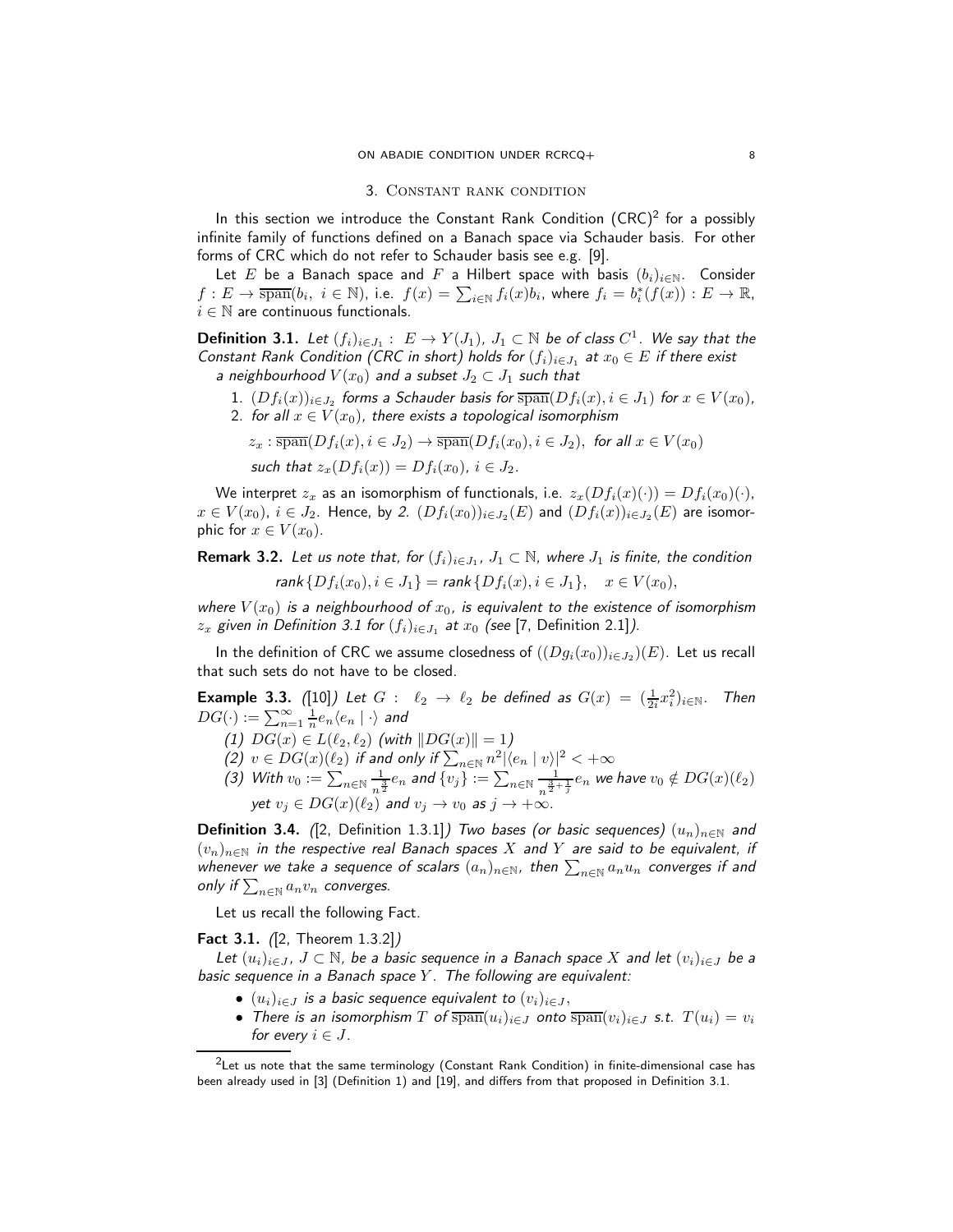In other words, condition 3. of CRC means that a basic sequence  $(Dg_i(x))_{i\in J_2}$  is equivalent to a basic sequence  $(Dg_i(x_0))_{i\in J_2}$  in  $E^*$  for all  $x$  from some neighbourhood  $V(x_0)$ .

In the sequel we will use CRC with some additional conditions which motivates the following definition.

<span id="page-8-0"></span>**Definition 3.5.** Let  $(f_i)_{i \in J_1}: E \to Y(J_1)$ ,  $J_1 \subset \mathbb{N}$  be of class  $C^1$ . We say that the Constant Rank Condition Plus (CRC+ in short) holds for  $(f_i)_{i\in J_1}$  at  $x_0\in E$  if there exist a neighbourhood  $V(x_0)$  and a subset  $J_2 \subset J_1$  such that

- <span id="page-8-11"></span><span id="page-8-10"></span> $1. \,\, (Df_i(x))_{i\in J_2}$  forms a Schauder basis for  $\overline{\text{span}}(Df_i(x), i\in J_1)$  for  $x\in V(x_0),$ 2. for all  $x \in V(x_0)$ , there exists a topological isomorphism
	- $z_x : \overline{\text{span}}(Df_i(x), i \in J_2) \to \overline{\text{span}}(Df_i(x_0), i \in J_2)$ , for all  $x \in V(x_0)$

such that 
$$
z_x(Df_i(x)) = Df_i(x_0), i \in J_2
$$

<span id="page-8-6"></span><span id="page-8-3"></span>and additionally

- 3.  $(Df_i(x_0))_{i\in J_2}(E)$  is closed in  $Y(J_2)$  defined in [\(2.11\)](#page-6-0),
- 4.  $(Df_i(x_0))_{i\in J_2}$  forms a basis which is shrinking and boundedly-complete for  $\overline{\text{span}}(Df_i(x_0), i \in J_1),$
- <span id="page-8-5"></span><span id="page-8-4"></span>5.  $(Df_i(x_0))_{i\in J_2}$  is Besselian for  $\overline{\text{span}}(Df_i(x_0), i\in J_1)$ ,
- 6.  $Df_i(x_0)^* \in E$ ,  $i \in J_2$ .

In view of Remark [2.20,](#page-6-1) if  $(b_i)_{i\in J_2}$  is orthonormal, then, in Definition [3.5,](#page-8-0) *[3.](#page-8-6)* we have  $Y(J_2) = \ell_2(J_2)$ .

<span id="page-8-2"></span>**Remark [3.](#page-8-6)[6.](#page-8-5)** Let us remark that, if  $J_1$  is finite then 3., [4.](#page-8-3), [5.](#page-8-4), 6. are automatically satisfied.

#### 4. Complemented kernels and isomorphisms

In this section we prove Proposition [4.1](#page-8-1) and Proposition [4.8](#page-11-0) which, together with CRC+ will be used in the next sections. We start with Proposition [4.1](#page-8-1) providing conditions for a  $C^1$  mapping  $f$  ensuring that the kernel of its derivative  $Df(x_0)$  is complemented. It is next used in the proof of Lemma [4.1](#page-10-0) which is, in turn, used in the proof of Proposition [4.8.](#page-11-0) Proposition [4.1](#page-8-1) could be of independent interest of itself.

<span id="page-8-1"></span>**Proposition 4.1.** Let  $E$  be a Banach space,  $F$  be Banach space with a Besselian Schauder basis  $(b_i)_{i\in\mathbb{N}}$ . Let  $(f_i)_{i\in J}: E \to Y(J)$ ,  $J \subset \mathbb{N}$  be of class  $C^1$ ,  $f: E \to F$ ,  $f(x) := \sum_{i \in J} f_i(x) b_i, x \in E.$ 

<span id="page-8-7"></span>Let  $x_0 \in E$  and  $E_2 = \ker Df(x_0)$ ,  $X_1 := \overline{\operatorname{span}}(Df_i(x_0), i \in J)$ , and assume that:

- <span id="page-8-9"></span>(A)  $(Df_i(x_0))_{i\in J}$  forms a shrinking and boundedly-complete basis for  $X_1$ ,
- <span id="page-8-8"></span>(B)  $(Df_i(x_0))_{i\in J}$  is Besselian for  $X_1$ ,
- (C)  $Df_i(x_0)^* \in E, i \in J.$

Then  $E = E_1 \oplus E_2$ , where  $E_1 = \overline{\text{span}}(Df_i(x_0)^*, i \in J)$ . Moreover,  $X_1$  is a reflexive space.

*Proof.* By [\(A\)](#page-8-7), the fact that  $X_1$  is a reflexive space follows immediately from James theorem (Theorem [2.14\)](#page-5-0). Let  $v_i := Df_i(x_0) \in E^*$ ,  $i \in J$ . Since  $(Df_i(x_0))_{i \in J}$  forms a boundedly-complete basis for  $X_1 := \overline{\text{span}}(Df_i(x_0), i \in J)$ , by Proposition [2.12,](#page-5-1) there exists canonical isomorphism  $\mathrm{eval}_{X_1}:~X_1 \to \overline{\mathrm{span}}((Df_i(x_0)^*,~i\in J)^*$  defined as

 $eval_{X_1}(v)(u^*) = u^*(v)$  for every  $v \in X_1, u^* \in \overline{\text{span}}(v_n^*).$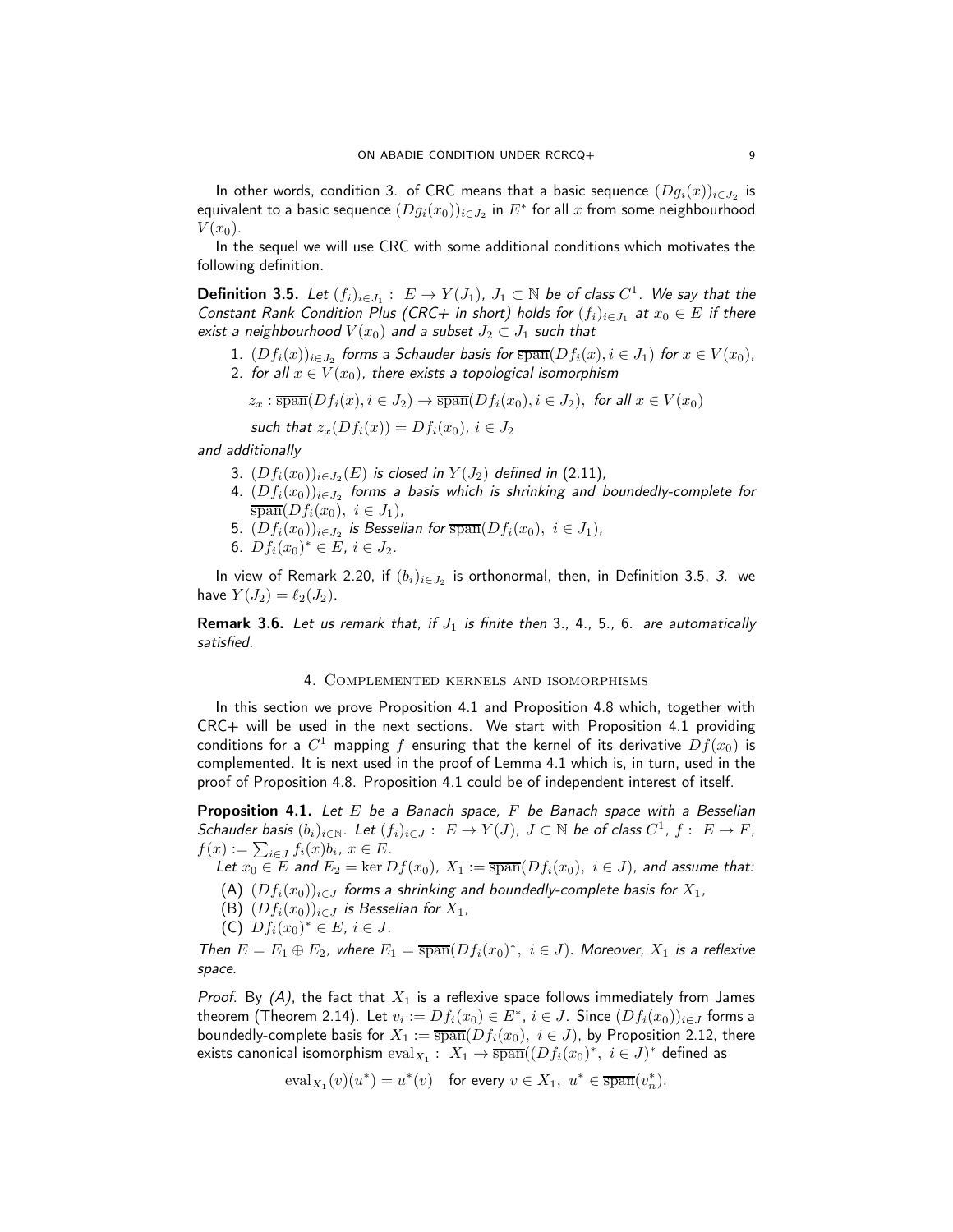We have  $v_i^*(v_j) = v_j(v_i^*) = Df_i(x_0)Df_j(x_0)^*$  for all  $i \in J$ . By [\(2.9\)](#page-4-3), [\(C\)](#page-8-8), Fact [2.1](#page-4-2) and Proposition [2.12](#page-5-1)

$$
Df(x_0)(Df_i(x_0)^*) = \sum_{j \in J} Df_j(x_0)(Df_i(x_0)^*)b_j = b_i, \ i \in J.
$$
 (4.1)

Now we show that  $E=X_1^*\oplus$ ker  $Df(x_0).$  For any  $x\in E$ ,  $Df(x_0)(x)=\sum_{j\in J}Df_j(x_0)(x)b_j=0$  $\sum_{i\in J}\alpha_i(x)b_i, \alpha_i(x)=Df_i(x_0)(x)\in\mathbb{R}.$ 

Since  $(b_i)_{i\in\mathbb N}$  is Besselian for  $F$  ,  $\sum_{i\in J}(\alpha_i(x))^2<+\infty.$  Let  $m:=\sum_{i\in J}\alpha_i(x)Df_i(x_0)^*.$ By [\(B\)](#page-8-9) and Lemma [2.1,](#page-6-2)  $(Df_i(x_0)^*)_{i\in J}$  is Hilbertian for  $X^*_1$ ,  $m$  is well defined, i.e.,  $m \in X_1^*$ .

By  $(4.1)$ , we have

<span id="page-9-0"></span>
$$
Df(x_0)(x - m) = Df(x_0)(x) - Df(x_0)(m)
$$
  
=  $\sum_{i \in J} \alpha_i(x)b_i - Df(x_0)(\alpha_i(x) \sum_{i \in J} Df_i(x_0)^*)$   
=  $\sum_{i \in J} \alpha_i(x)b_i - \sum_{i \in J} \alpha_i(x)Df(x_0)(Df_i(x_0)^*)$   
=  $\sum_{i \in J} \alpha_i(x)b_i - \sum_{i \in J} \alpha_i(x)b_i = 0.$ 

This shows that  $x - m \in \text{ker } Df(x_0)$  which proves the assertion with  $E_1 := X_1^*$  and  $E_2 := \ker Df(x_0).$ 

**Remark 4.2.** There exist Banach spaces  $Y$  with shrinking basis and no reflexive subspaces, such that the dual  $Y^*$  is reflexive (see [\[6\]](#page-19-20)).

Remark 4.3. Let us note that space  $\ell_1$  contains no infinite-dimensional reflexive subspaces.

**Corollary 4.4.** Let  $E$  be a reflexive Banach space,  $F$  be Hilbert space with a Besselian Schauder basis  $(b_i)_{i\in\mathbb{N}}$ . Let

 $(f_i)_{i\in J}:\ E\to Y(J),\ J\subset\mathbb{N}$  be of class  $C^1$ ,  $f:\ E\to F$ ,  $f(x):=\sum_{i\in J}f_i(x)b_i$ ,  $x\in E.$  Let  $x_0\in E$  and  $E_2=\ker Df(x_0),$   $X_1:=\overline{{\rm span}}(Df_i(x_0),\,\,i\in J)$  and assume that:

(A) 
$$
(Df_i(x_0))_{i \in J}
$$
 is a basis for  $X_1$ ,

(B)  $(Df_i(x_0))_{i\in I}$  is Besselian for  $X_1$ .

Then  $E = E_1 \oplus E_2$ , where  $E_1 = \overline{\text{span}}(Df_i(x_0)^*, i \in J)$ .

*Proof.* The proof follows directly from James theorem applied to  $X_1$  and Proposition  $4.1.$ 

<span id="page-9-1"></span>**Remark 4.5.** Assume that CRC holds for  $(f_i)_{i \in J}$  at  $x_0$  with  $V(x_0)$  as in Definition [3.1.](#page-7-3) Then, by CRC [2.](#page-7-2),

$$
\forall_{k \in J_2} \ \forall_{e \in E} \ z_x \circ (b_k^*(Df(x_0))(e) = b_k^*(Df(x)(e))
$$

and

$$
b_l^*(Df(x)(e)) = \sum_{i \in J_2} \beta_i Df_i(x)(e), \quad l \in J \setminus J_2, \ x \in V(x_0).
$$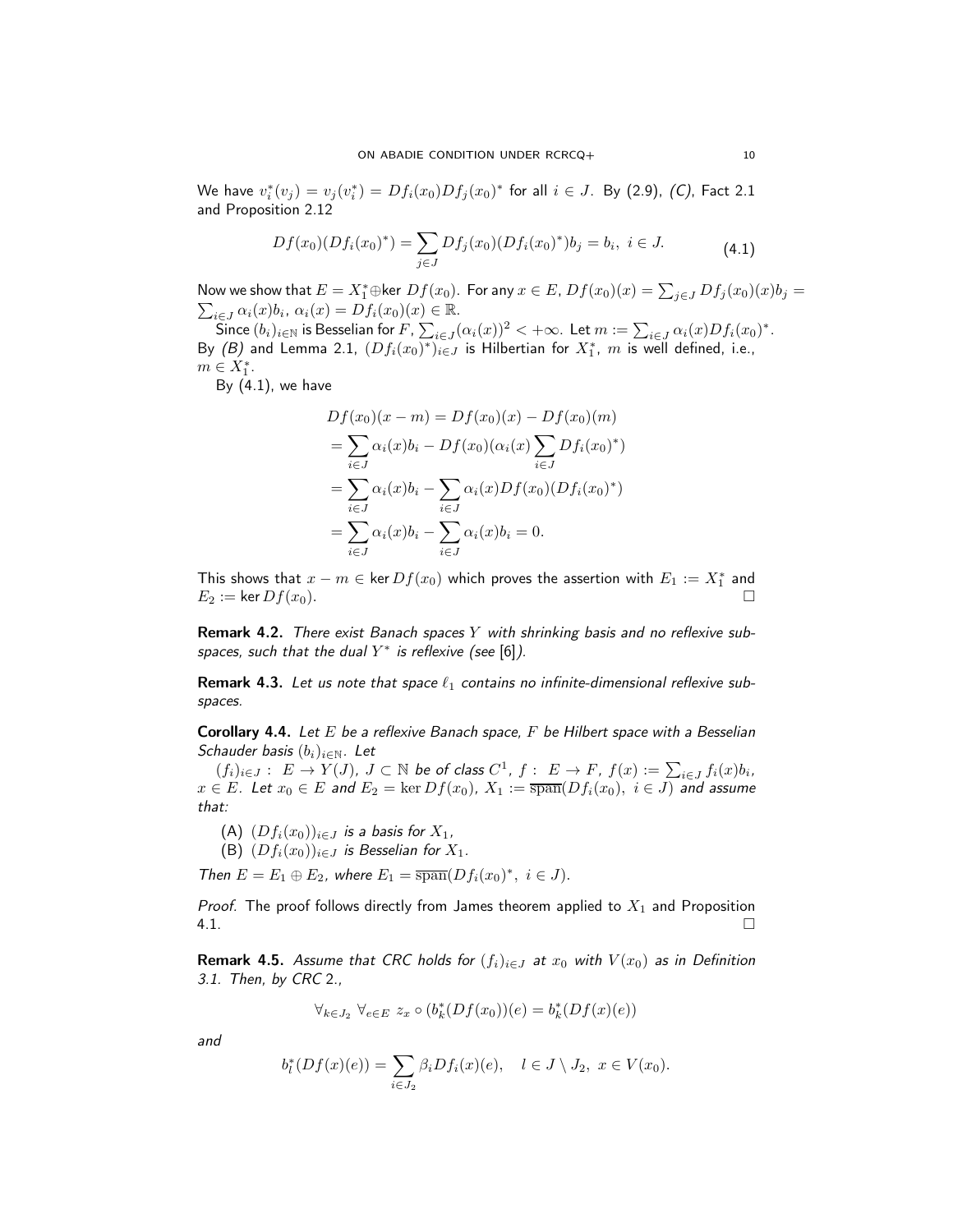**Hence** 

<span id="page-10-1"></span>
$$
e \in \ker Df(x) \Leftrightarrow \forall_{k \in J} b_k^* (Df(x)(e)) = 0 \qquad (4.2)
$$
  
\n
$$
\Leftrightarrow \forall_{k \in J_2} z_x (b_k^* (Df(x_0)(e))) = 0
$$
  
\n
$$
\Leftrightarrow \forall_{k \in J} b_k^* (Df(x_0)(e)) = 0 \Leftrightarrow e \in \ker Df(x_0).
$$

For any  $f: E \to F$ , and  $J_1 \subset \mathbb{N}$ , we have  $f(x) = \sum_{i \in J_1} b_i^*(f(x)) b_i$ ,  $x \in E$ , where  $f_i(x) = b_i^*(f(x)) = 0$  for  $i \in \mathbb{N} \setminus J_1$ . Consequently, for any  $e \in E$ ,

$$
Df(x)(e) = \sum_{j \in J_1} b_j^* (Df(x)e) b_i = \sum_{j \in J_1} (Df_j(x)e) b_j,
$$
 (4.3)

where, by Fact [2.1,](#page-4-2)  $Df_j(x)e = b_j^*(Df(x)e)$ ,  $j \in J_1$ .

In the lemma below we investigate the coefficients  $Df_j(x)e = b_j^*(Df(x)e)$ ,  $j \in J_1$ ,  $e \in E$ , in a neighbourhood of  $x_0$  at which CRC holds.

<span id="page-10-0"></span>**Lemma 4.1.** Let E be a Banach space, F be a Hilbert space and  $(b_i)_{i\in\mathbb{N}}$  be a Besselian basis of F. Let  $(f_i)_{i\in J}: E\to Y(J)$ ,  $J\subset\mathbb{N}$  be of class  $C^1$ basis of F. Let  $(f_i)_{i \in J} : E \to Y(J)$ ,  $J \subset \mathbb{N}$  be of class  $C^1$ ,  $f : E \to F$ ,  $f(x) := \sum_{i \in J} f_i(x) b_i$ ,  $x \in E$ . Assume that CRC+ holds for  $(f_i)_{i \in J_1}$  at  $x_0$  with  $J_2 \subset J_1$  and neighbourhood  $V(x_0) \subset U$ .

Let  $x \in V(x_0)$ ,  $e \in E$ . Then there exist scalars  $\beta_j = \beta_j(e)$ ,  $j \in J_2$  depending on e but not on  $x$  such that

<span id="page-10-2"></span>
$$
Df_i(x)(e) = \sum_{j \in J_2} \beta_j(e) w_j^i(x), \quad i \in J_1,
$$
\n(4.4)

where

$$
w_j^i(x) := b_i^*(Df(x)(Df_j(x_0)^*)), \quad i, j \in J_2
$$

and

 $Df_i(x_0)^* \in E$ ,  $i \in J_2,$  (see Proposition [2.7\)](#page-4-4) are such that

$$
w_j^i(x_0) = Df_i(x_0)^*(Df_j(x_0)) = \begin{cases} 1 & \text{if } i = j, \\ 0 & \text{if } i \neq j \end{cases} \quad i, j \in J_2. \tag{4.5}
$$

*Proof.* The existence of  $Df_i(x_0)^* \in E^{**}$ ,  $i \in J_2$  is ensured by Proposition [2.7.](#page-4-4) By [6.](#page-8-5) of CRC+,  $Df_i(x_0)^* \in E$ ,  $i \in J_2$ . Since, by [5.](#page-8-4) of CRC+,  $Df_i(x_0)$ ,  $i \in J_2$  forms a basis of  $\overline{\text{span}}(Df_i(x_0),\; i\in J_1)$  by Proposition [2.7,](#page-4-4)  $Df_i(x_0)^*,\; i\in J_2$  forms a basis of  $(\overline{\operatorname{span}}(Df_i(x_0), i \in J_1))^*$ .

By Proposition [4.1,](#page-8-1)

<span id="page-10-4"></span><span id="page-10-3"></span>
$$
e = e_1 + e_2, \ e_2 \in \ker Df(x_0),
$$
  
\n
$$
e_1 = \sum_{k \in J_2} \beta_k(e) Df_k^*(x_0), \ \beta_k(e) \in \mathbb{R}, \ k \in J_2.
$$
\n(4.6)

By [2.](#page-8-10) of CRC+ and [\(4.2\)](#page-10-1),  $e_2 \in \text{ker } Df(x)$  for  $x \in V(x_0)$  and for  $i \in J_1$  we have

$$
Df_i(x)(e) = b_i^*(Df(x)(e_1 + e_2)) = b_i^*(Df(x) \sum_{k \in J_2} \beta_k(e) Df_k^*(x_0))
$$
  
= 
$$
\sum_{k \in J_2} \beta_k(e)b_i^*(Df(x)Df_k^*(x_0)).
$$
 (4.7)

**Remark 4.6.** In other words, [\(4.4\)](#page-10-2) means that for  $x \in V(x_0)$  and  $i \in J_2$ 

$$
Df_i(x)(e) = \sum_{j \in J_2} \beta_j(e) w_j^i(x) = \sum_{j \in J_2} \beta_j(e) b_i^* (Df(x)(Df_j(x_0)^*)).
$$
 (4.8)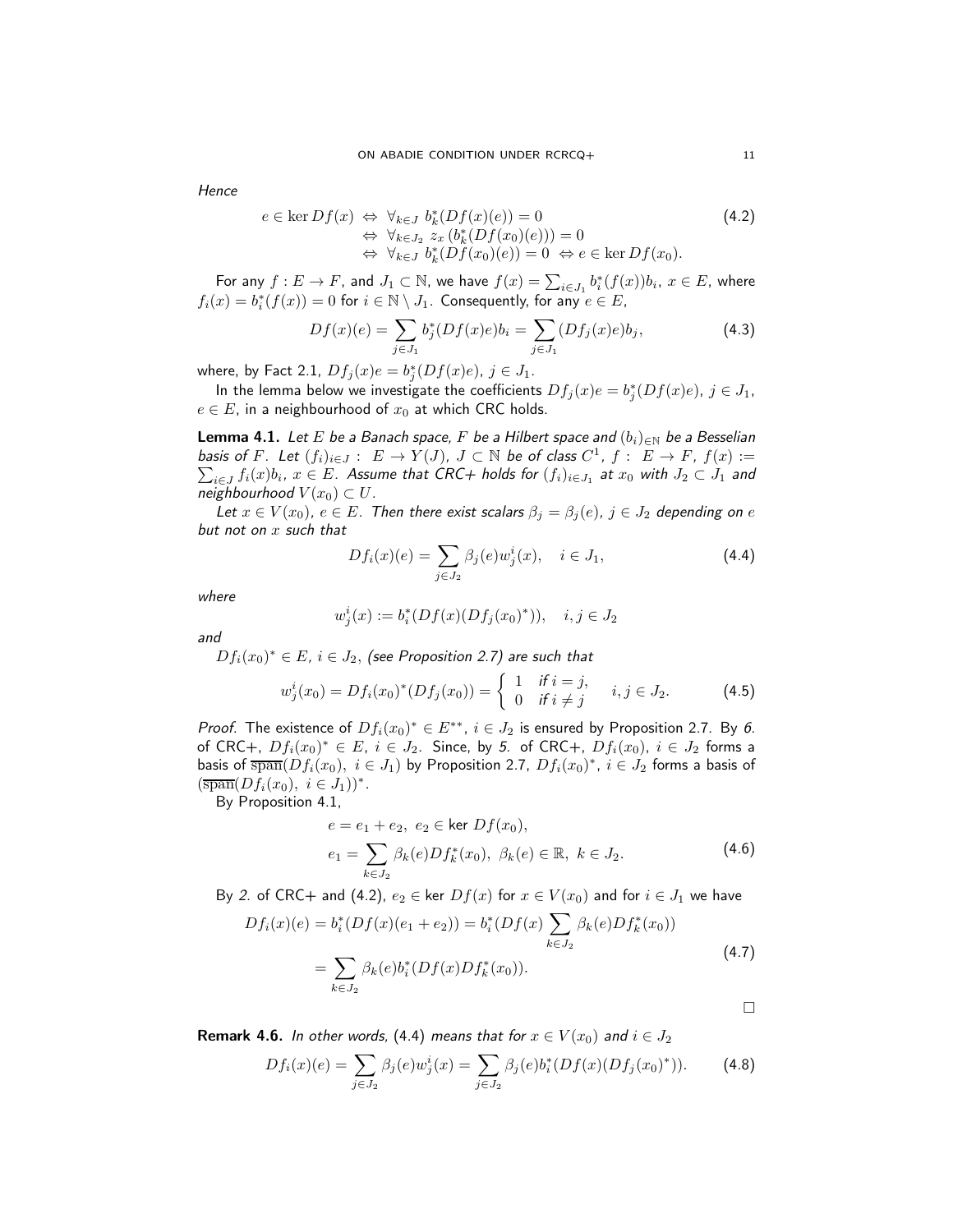In particular, for  $x = x_0$  and  $i \in J_2$ ,

$$
Df_i(x_0)(e) = \sum_{j \in J_2} \beta_j(e) w_j^i(x_0) = \sum_{j \in J_2} \beta_j(e) b_i^*(Df(x_0)(Df_j(x_0)^*)) = \beta_i(e). \tag{4.9}
$$

**Remark 4.7.** By Proposition [2.7,](#page-4-4) vectors  $w_i(x_0)$ ,  $j \in J_2$  are such that

$$
(w_j^i(x_0))_{i \in J_2} = \begin{cases} 1, & i = j, \\ 0, & i \neq j. \end{cases}
$$

Observe that by [\(4.7\)](#page-10-3), for  $x = x_0$  and  $j \in J_1 \setminus J_2$ 

$$
\sum_{k \in J_2} \beta_k(e) b_j^*(Df(x_0) Df_k^*(x_0)) = 0
$$

because  $Df(x_0)Df_k^*(x_0) = \sum_{i\in J_1}Df_i(x_0)(Df_k^*(x_0))b_i = b_k$  for  $k\in J_2$  and, by the definition of  $b_j^*$ ,

$$
b_j^*(b_k) = 0 \text{ for } j \in J_1 \setminus J_2.
$$

**Hence** 

$$
Df(x_0)(e) = \sum_{j \in J_1} Df_j(x_0)(e)b_j = \sum_{j \in J_2} \beta_j(e)b_j.
$$
 (4.10)

In the following proposition we prove that CRC+ ensure that the mapping defined by [\(4.11\)](#page-11-1) is an isomorphism. This proposition together with the Rank Theorem (Theorem [5.1\)](#page-12-0) will allow us to prove Proposition [5.3](#page-13-0) which is crucial in the proof of the main result in Section [7.](#page-14-2)

<span id="page-11-0"></span>**Proposition 4.8.** Let E be a Banach space, F be a Hilbert space and assume that  $(b_i)_{i\in\mathbb{N}}$  is a Besselian basis of  $F$  and  $J_1\subset\mathbb{N}$ . Let  $(f_i)_{i\in J_1}:\;\;U\to Y(J_1),\;U\subset E$ open, be a  $C^1$  mapping.

Assume that CRC+ holds for  $(f_i)_{i\in J_1}$  at  $x_0$  with a neighbourhood  $V(x_0)$  with index set  $J_2 \subset J_1$ . Then

<span id="page-11-1"></span>
$$
t_x := ((Df_i(x))_{i \in J_1})|_{E_1} : E_1 \to (Df_i(x))_{i \in J_1}(E), \quad \forall x \in V(x_0)
$$
\n(4.11)

is an isomorphism, where  $E_1 := X_1^* = \overline{\text{span}}(Df_i(x_0)^*, i \in J_2)$ .

*Proof.* By [1.](#page-8-11) of CRC+, for any  $x \in V(x_0)$  for any  $l \in J_1 \setminus J_2$ ,  $Df_l(x)(e_1)$  can be expressed by  $Df_i(x)(e_1),\; i\in J_2,$  i.e., there exists scalars  $\alpha_i^l(x),\; i\in J_2,\; l\in J_1\setminus J_2$ such that

$$
Df_l(x)(e_1) = \sum_{i \in J_2} \alpha_i^l(x) Df_i(x)(e_1).
$$

Since  $e_1 \in E_1$ , by Lemma [4.1](#page-10-0) we have

$$
Df_i(x)(e_1) = \sum_{j \in J_2} \beta_j(e_1) Df_i(x) Df_j(x_0)^*, \quad i \in J_2.
$$

Since  $(f_i)_{i\in J_1}$  is a  $C^1$  mapping,  $t_x$  is a continuous (linear) mapping. Now we show that  $t_x$ ,  $x \in V(x_0)$ , is a bijection.

1. Step: injectivity. Let  $x \in V(x_0)$ . Let us take  $x_1, x_2 \in E_1$ . Suppose that  $(Df_i(x))_{i\in J_1}(x_1) = (Df_i(x))_{i\in J_1}(x_2)$ . Then  $(Df_i(x))_{i\in J_1}(x_1 - x_2) = 0$  and by Remark [4.5,](#page-9-1)  $x_1 - x_2 \in \text{ker}(Df_i(x)_{i \in J_2}) = \text{ker}(Df_i(x_0)_{i \in J_1}) = \bigcap_{i \in J_1} Df_i(x_0)$ . On the other hand  $x_1 - x_2 \in E_1$ , hence  $x_1 = x_2$ .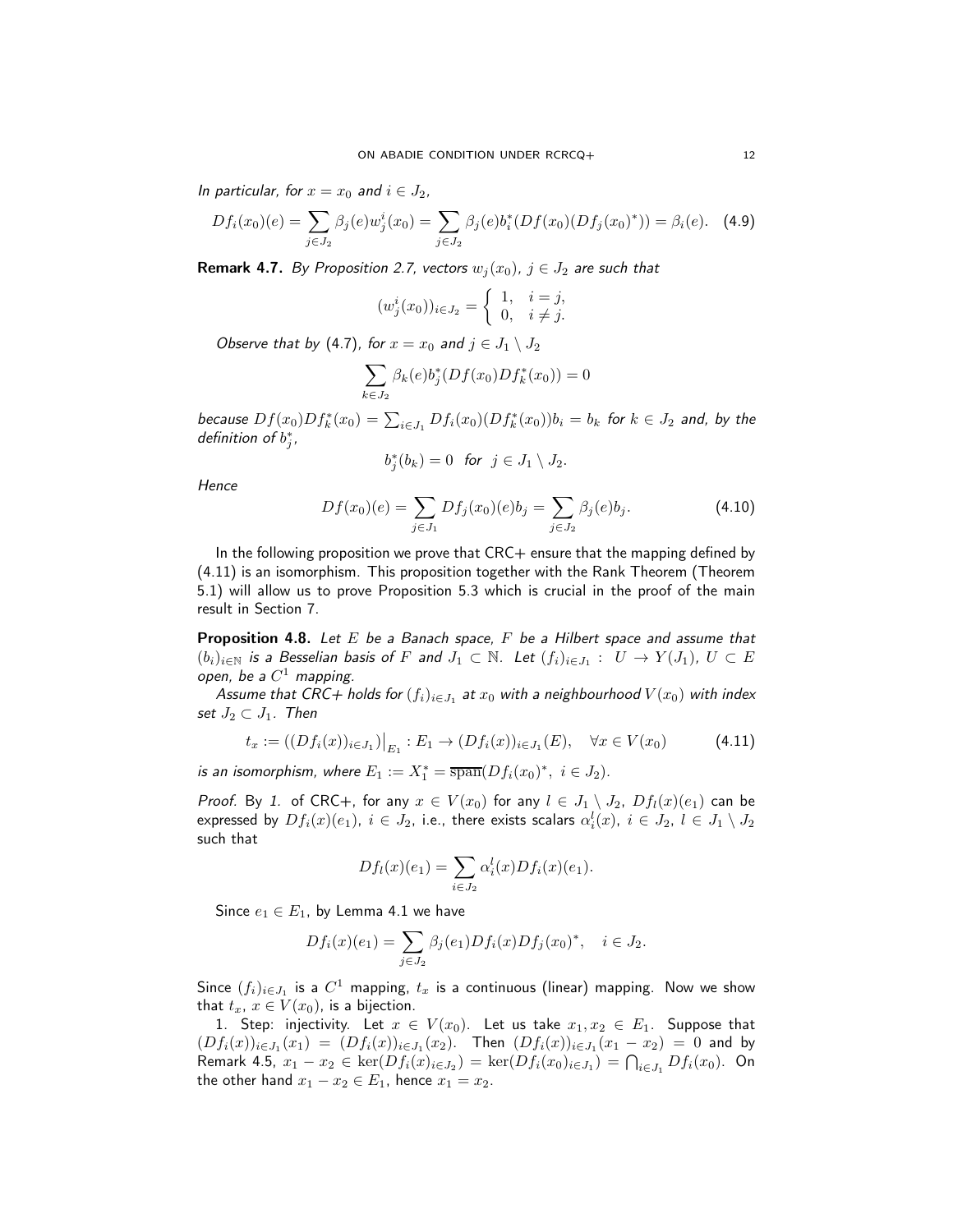2. Step: surjectivity. Let  $e \in E$  and  $x \in V(x_0)$ . By [1.](#page-8-11) of CRC+,

$$
Df_l(x)(e) = \sum_{i \in J_2} \alpha_i^l(x) Df_i(x)(e), \quad l \in J_1 \setminus J_2.
$$

For  $i \in J_2$ 

$$
Df_i(x)(e) = \sum_{j \in J_2} \beta_j(e)(Df_i(x)Df_j(x_0)^*)
$$
  
=  $Df_i(x)(\sum_{j \in J_2} \beta_j(e)Df_j(x_0)^*)$  (4.12)

and for  $l \in J_1 \setminus J_2$ 

$$
Df_l(x)(e) = \sum_{i \in J_2} \alpha_i^l(x) Df_i(x)(e)
$$
  
= 
$$
\sum_{i \in J_2} \alpha_i^l(x) Df_i(x) \left( \sum_{j \in J_2} \beta_j(e) Df_j(x_0)^* \right)
$$
  
= 
$$
\sum_{i \in J_2} \alpha_i^l(x) Df_i(x) (e_1)
$$
  
= 
$$
Df_l(x) (e_1),
$$
 (4.13)

where  $e_1 = \sum_{j \in J_2} \beta_j(e) Df_j(x_0)^* \in E_1$  (hence  $Df_i(x)(e) = Df_i(x)(e_1), i \in J_2$ ). Since  $Df_i(x)(e) = Df_i(x)(e_1)$ ,  $i \in J_2$  and  $Df_i(x)(e) = Df_i(x)(e_1)$ ,  $l \in J_1 \setminus J_2$  we obtain that  $(Df_i(x))_{i\in J_1}(e)=(Df_i(x))_{i\in J_1}$  $(e_1)$ .

## 5. CRC+ and functional dependence

<span id="page-12-1"></span>In this section we use CRC+ to prove Proposition [5.3](#page-13-0) which provides conditions for the functional dependence in the form of formula [\(5.1\)](#page-13-1) and is based on Proposition [4.1,](#page-8-1) Proposition [4.8,](#page-11-0) and Rank Theorem (Theorem [5.1\)](#page-12-0). Proposition [5.3](#page-13-0) will be used in the proof of the main result, Theorem [7.4](#page-16-0) of Section [7.](#page-14-2)

For convenience of the Reader we start by recalling the rank and the local representation theorems.

## <span id="page-12-0"></span>Theorem 5.1. (Rank Theorem, see [\[1,](#page-19-12) Theorem 2.5.15] )

Let E, Y be Banach spaces. Let  $x_0 \in U$ , where U is an open subset of E and  $f:\; U\rightarrow Y$  be of class  $C^1.$  Assume that  $Df(x_0)$  has closed split image  $Y_1$  with closed component  $Y_2$  and split kernel  $E_2$  with closed component  $E_1$  and that for all  $x$  in some neighbourhood of  $x_0$ ,  $Df(x)|E_1 : E_1 \rightarrow Df(x)(E)$  is an isomorphism.

Then there exist open sets  $U_1 \subset Y_1 \oplus E_2$ ,  $U_2 \subset E$ ,  $V_1 \subset Y$ ,  $V_2 \subset Y_1 \oplus E_2$  and diffeomorphisms of class  $C^1$ ,  $\varphi: V_1 \to V_2$  and  $\psi: U_1 \to U_2$ ,  $x_0 = (x_{01}, x_{02}) \in U_2 \subset$  $U \subset E_1 \oplus E_2$ , i.e.  $x_{01} \in E_1$ ,  $x_{02} \in E_2$ ,  $f(x_0) \in V_1$  satisfying

$$
(\varphi \circ f \circ \psi)(w, e) = (w, 0),
$$
 where  $w \in Y_1, e \in E_2$ 

for all  $(w, e) \in U_1$ .

<span id="page-12-2"></span>**Theorem 5.2.** (1, Theorem 2.5.14) Local Representation Theorem) Let E, Y be Banach spaces. Let  $f: U \to Y$  be of class  $C^r$ ,  $r \geq 1$  in a neighbourhood of  $x_0 \in U$ ,  $U \subset E$  open set. Let  $Y_1$  be closed split image of  $Df(x_0)$  with closed complement  $Y_2$ . Suppose that  $Df(x_0)$  has split kernel  $E_2 = \ker Df(x_0)$  with closed complement  $E_1$ . Then there are open sets  $U_1 \subset U \subset E_1 \oplus E_2$  and  $U_2 \subset Y_1 \oplus E_2$ ,  $x_0 \in U_2$  and a  $C^r$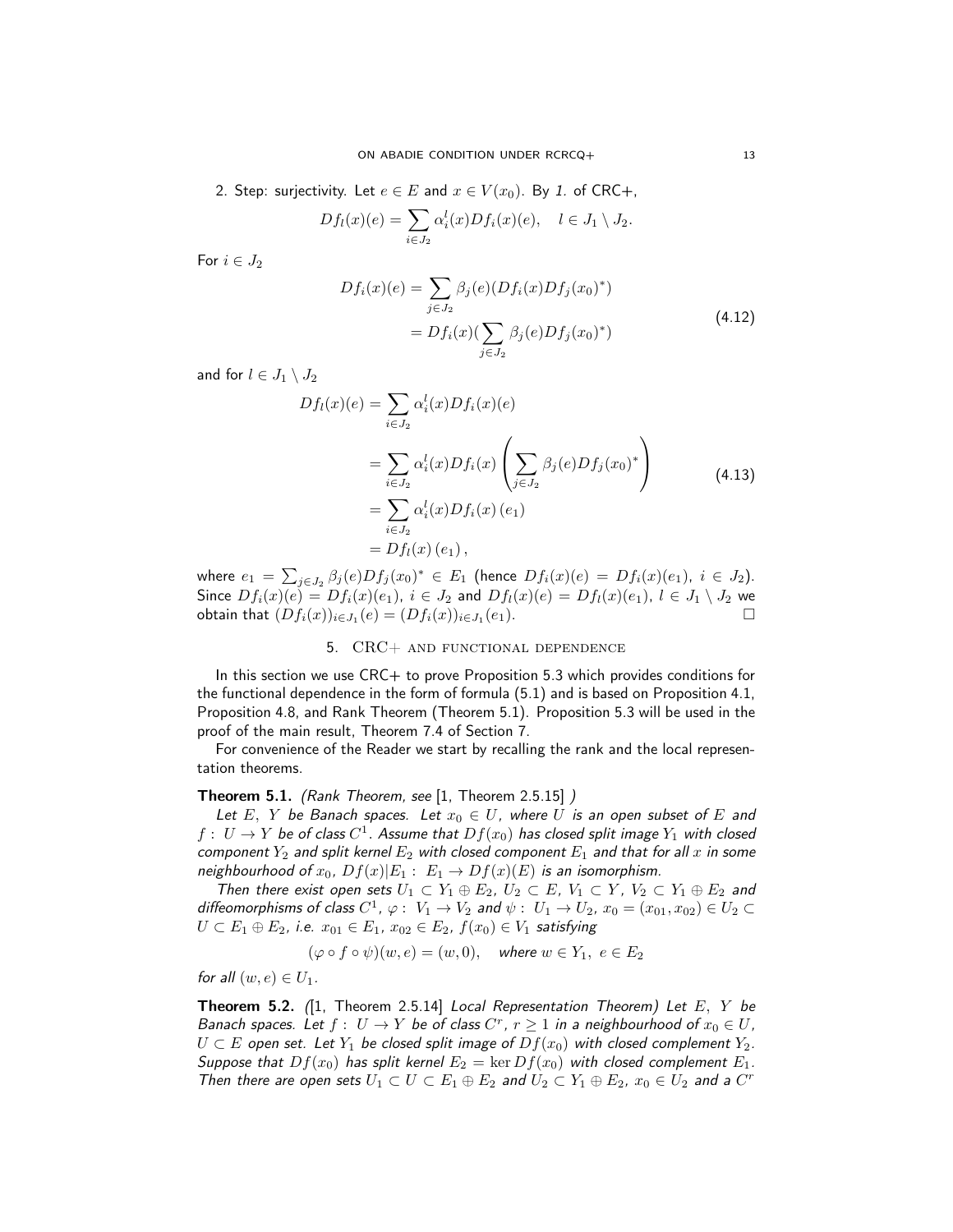diffeomorphism  $\psi: U_2 \to U_1$  such that  $(f \circ \psi)(u, v) = (u, \eta(u, v))$  for any  $(u, v) \in U_1$ , where  $u \in E_1$ ,  $v \in E_2$  and  $\eta: U_2 \to E_2$  is a  $C^r$  map satisfying  $D\eta(\psi^{-1}(x_0)) = 0$ .

Theorem [5.1](#page-12-0) and Theorem [5.2](#page-12-2) allow to prove the following functional dependence result.

<span id="page-13-0"></span>**Proposition 5.3.** Let E be a Banach space, F be a Hilbert space with Besselian and Hilbertian basis  $(b_i)_{i\in\mathbb{N}}$ . Let  $(f_i)_{i\in J_1}$ :  $U \to Y(J_1)$ ,  $U \subset E$  open, be a  $C^1$  mapping. Let  $E_2 = \text{ker}(Df_i(x_0)_{i \in J_1})$ . Assume that CRC+ holds for  $(f_i)_{i \in J_1}$ , at  $x_0$  with the index set  $J_2 \subset J_1$  and a neighbourhood  $V(x_0)$ .

Then there exist functions  $h_l: Y(J_2) \to \mathbb{R}, l \in J_1 \setminus J_2$  of class  $C^1$  such that

<span id="page-13-1"></span>
$$
f_l(x) = h_l((f_i(x))_{i \in J_2})
$$
 for all x in some neighbourhood of  $x_0$ . (5.1)

*Proof.* By [3.](#page-8-6) of CRC+,  $Y_1 := (Df_i(x_0)(E))_{i \in J_2}$  is a closed subset of  $Y(J_2)$ .

By Proposition [4.1,](#page-8-1) applied to  $(f_i)_{i\in J_2}:~E\rightarrow Y(J_2)$ ,  $(Df_i)_{i\in J_2}(x_0)$  has a split kernel  $E_2 = \ker((Df_i(x_0))_{i \in J_2}) = \ker((Df_i(x_0))_{i \in J_1})$  with closed complement  $E_1 =$  $\overline{\text{span}}(Df_i(x_0)^*, i \in J_2) = \overline{\text{span}}(Df_i(x_0)^*, i \in J_1), E = E_1 \oplus E_2$ . By Proposition [4.8,](#page-11-0)  $(Df_i(x)_{i\in J_1})_{|E_1}:~E_1\rightarrow (Df_i(x)_{i\in J_1})(E)$ ,  $x\in V(x_0)$  is an isomorphism. By [1.](#page-8-11) of CRC+,

$$
Df_i(x_0)(e) = \sum_{j \in J_2} (\beta_j^i Df_j(x_0)(e)), \quad i \in J_1 \setminus J_2,
$$

where  $\beta^i_j \in \mathbb{R}, \ i \in J_1 \setminus J_2, \ j \in J_2.$ 

Since  $Y_1$  is closed, by Proposition [2.9,](#page-4-5)  $\overline{\text{span}}(b_i, i \in J_1)$  splits, i.e., there exists  $Y_2$ such that  $\overline{\text{span}}(b_i, i\,\in\, J_1)\,=\,Y_1\oplus Y_2.$  By Rank Theorem [5.1,](#page-12-0) there are open sets  $U_2\subset U\subset E_1\oplus E_2$  and  $U_1\subset Y_1\oplus E_2$ ,  $x_0\in U_2$ ,  $V_1\subset \overline{\text{span}}(b_i,\;i\in J_1),\,V_2\subset Y_1\oplus E_2$ and  $C^1$  diffeomorphisms  $\psi: \; U_1 \to U_2, \, \varphi: \; V_1 \to V_2$  such that for all  $x \in U_2$  there exists  $(q, e) \in U_1$  such that  $x = \psi(q, e)$  and

<span id="page-13-2"></span>
$$
(f_i)_{\in J_1} \circ \psi(q, e) = \varphi^{-1}(q, 0). \tag{5.2}
$$

By Local Representation Theorem [5.2,](#page-12-2) there exists a function  $\eta: \ U_1 \to Y_2$  of class  $C^1$ such that for all  $(q, e) \in U_1$ 

<span id="page-13-3"></span>
$$
(f_i)_{i \in J_1} \circ \psi(q, e) = (q, \eta(q, e)) \in Y(J_1)
$$
\n(5.3)

Let us put  $(\bar{f}_i)_{i \in J_1}(q) := (q, \eta(q, e)) = \varphi^{-1}(q, 0)$  for  $(q, e) \in U_1$ , where  $\varphi^{-1}(q, 0) =$  $(\varphi_i^{-1}(q,0))_{i\in J_1}.$ 

Then, by [\(5.2\)](#page-13-2) and [\(5.3\)](#page-13-3) we have that

$$
q_i := \bar{f}_i(q) = \varphi_i^{-1}(q, 0) = f_i \circ \psi(q, e) = f_i(x), \quad i \in J_2
$$

and for any  $l \in J_1 \setminus J_2$ ,

$$
f_l(x) = f_l \circ \psi(q, e) = \bar{f}_l(q) = f_l \circ \psi(q, e)
$$
  
=  $b_l^*(f \circ \psi(q, e))) = b_l^*(q, \eta(q, e))$   
=  $\eta_\ell(q, e) = \eta_\ell(q, \bar{e}).$ 

Therefore,

$$
\eta_{\ell}(q,\bar{e}) =: h_l((f_i(x))_{i \in J_2}), \quad l \in J_1 \setminus J_2,
$$

where  $h_l: Y(J_2) \to \mathbb{R}$ .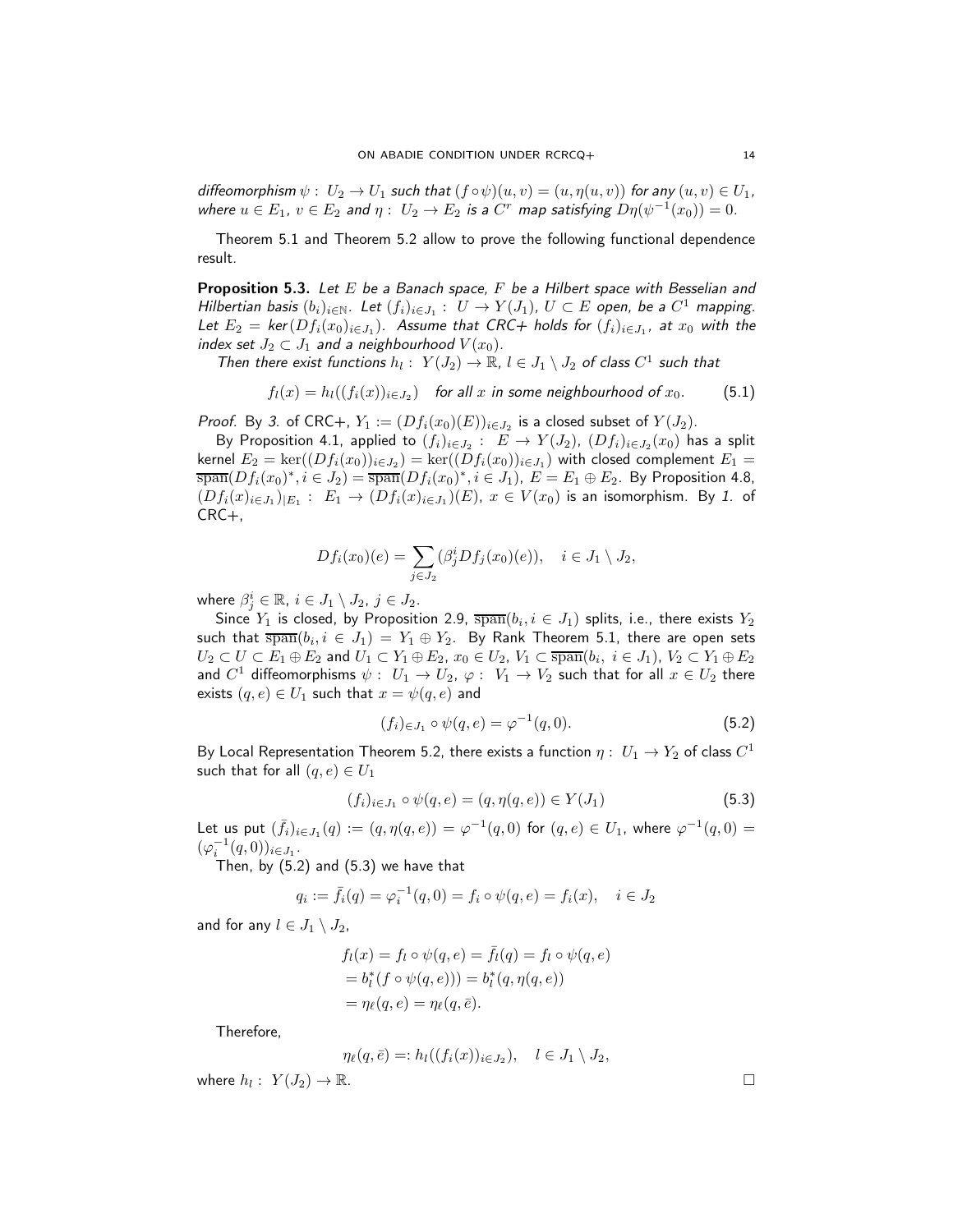<span id="page-14-0"></span>6. Relaxed Constant Rank Constraint Qualification Plus

<span id="page-14-1"></span>**Definition 6.1.** Let  $(g_i)_{i\in I_0\cup I_1}:\ E\to Y(I_0\cup I_1)$ ,  $I_0\cup I_1\subset\mathbb{N}$ ,  $I_0\cap I_1=\emptyset$  be of class  $C^1.$  We say that Relaxed Constant Rank Constraint Qualification Plus (RCRCQ+ in short) holds for set F, given by [\(1.4\)](#page-1-3), at  $x_0$  if there exists a neighbourhood  $V(x_0)$  such that for all J,  $I_0 \subset J \subset I_0 \cup I(x_0)$ , CRC+ holds for  $(g_i)_{i \in J}$  at  $x_0$  with neighbourhood  $V(x_0)$ , i.e., exists  $J_2 \subset J$  such that

- $1. \,\, (Dg_i(x))_{i\in J_2}$  forms a Schauder basis for  $\overline{\operatorname{span}}(Dg_i(x), i\in J)$  for  $x\in V(x_0),$
- 2. there exists a topological isomorphism

$$
z_x : \overline{\operatorname{span}}(Dg_i(x), i \in J) \to \overline{\operatorname{span}}(Dg_i(x_0), i \in J), \text{ for all } x \in V(x_0),
$$

such that 
$$
z_x(Dg_i(x_0)) = Dg_i(x)
$$
 for all  $x \in V(x_0), i \in J_2$ .

and

- 3.  $(Dg_i(x_0))_{i\in J_2}(E)$  is closed in  $Y(J_2)$  defined in [\(2.11\)](#page-6-0),
- 4.  $(Dg_i(x_0))_{i\in J_2}$  forms a shrinking and boundedly-complete basis for  $X_1\,:=\,$  $\overline{\operatorname{span}}(Dg_i(x_0), i \in J),$
- 5.  $(Dg_i(x_0))_{i\in J_2}$  is Besselian for  $\overline{\text{span}}(Dg_i(x_0), i\in J)$ ,
- 6.  $Dg_i(x_0)^* \in E$ ,  $i \in J_2$ .

**Remark 6.2.** Let us note that if there is no inequality constraints, i.e.  $I_1 = \emptyset$ , then the Relaxed Constant Rank Constraint Qualification Plus for set  $F$  at  $x_0$  is equivalent to Constant Rank Condition Plus for  $(g_i)_{i\in I_0}$  at  $x_0$ .

**Remark 6.3.** If E is a reflexive space, then RCRCQ+ holds for set F given by [\(1.4\)](#page-1-3) takes the form: there exists a neighbourhood  $V(x_0)$  such that for all J,  $I_0 \subset J \subset I$  $I_0 \cup I(x_0)$ , exists  $J_2 \subset J$  such that

- $1. \,\, (Dg_i(x))_{i\in J_2}$  forms a Schauder basis for  $\overline{\operatorname{span}}(Dg_i(x), i\in J)$  for  $x\in V(x_0),$
- 2.  $(Dg_i(x_0))_{i\in J_2}(E)$  is closed in  $Y(J_2)$  defined in [\(2.11\)](#page-6-0),
- 3.  $(Dg_i(x))_{i\in J_2}$  forms a Schauder basis for  $\overline{\text{span}}(Dg_i(x), i\in J)$ ,  $x\in V(x_0)$  and there exists a topological isomorphism

 $z_x : \overline{\text{span}}(Dg_i(x), i \in J) \to \overline{\text{span}}(Dg_i(x_0), i \in J)$ , for all  $x \in V(x_0)$ ,

such that  $z_x(Dg_i(x_0)) = Dg_i(x)$  for all  $x \in V(x_0), i \in J_2$ .

and

4.  $(Dg_i(x_0))_{i\in J_2}$  is Besselian for  $\overline{\text{span}}(Dg_i(x_0), i\in J)$ .

<span id="page-14-2"></span>Let us note that if  $J\subset \mathbb{N}$  is finite,  $|J|=n$  and  $g_i:\; E\to \mathbb{R},\,i\in J$  are of class  $C^1$ in some neighbourhood of  $x_0$  then  $((Dg_i(x_0))_{i\in J})(E)$  is closed in  $\mathbb{R}^n$ .

### 7. Main result

<span id="page-14-3"></span>The following condition will be used in our main theorem.

(H1) For all  $d \in \Gamma_{\mathcal{F}}(x_0)$  and for any vector function  $r : (0,1) \to E$  such that  $\|r(t)\|t^{-1}\to 0$ , as  $t\downarrow 0$ , there exists a number  $\varepsilon_0>0$  such that

$$
g_i(x_0+td+r(t))\leq 0 \text{ for all } i\in (I_0\cup I_1)\setminus I(x_0,d) \text{ and for all } t\in (0,\varepsilon_0),
$$

where  $I(x_0, d) := \{i \in I(x_0) \mid \langle Dg_i(x_0), d \rangle = 0\}.$ 

Note that if for some  $d \in \Gamma_{\mathcal{F}}(x_0)$ , set  $(I_0 \cup I_1) \setminus I(x_0, d)$  is finite, then the Condition [\(H1\)](#page-14-3) is satisfied, cf. [\[7,](#page-19-3) Lemma 5.1].

The following examples illustrates condition [\(H1\).](#page-14-3)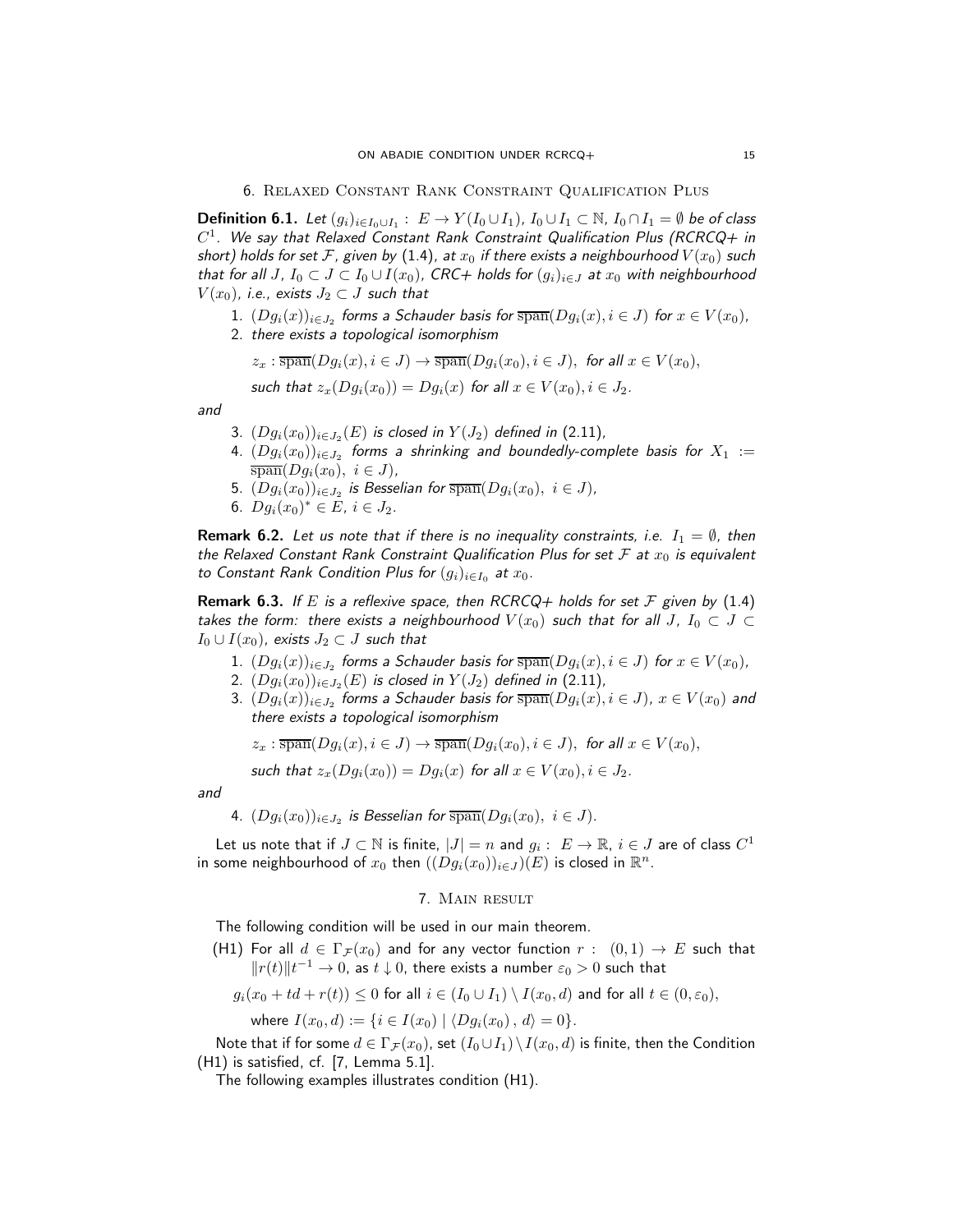<span id="page-15-0"></span>**Example 7.1.** Let  $h: \mathbb{R} \to \mathcal{X}$ ,  $\mathcal{X}$  is sequence space  $\ell_p$ ,  $p \geq 1$ ,  $h_i(x) = a_i x^2 + b_i x + c_i$ ,  $i = 1, \ldots$  where  $a_i \leq 0$ ,  $i = 1, \ldots$  and

$$
c_i = \left\{ \begin{array}{cc} 0, & i = \text{even}, \\ <0, & i - \text{odd} \end{array} \right., \quad i = 1, 2, \ldots
$$

Let  $\mathcal{F} := \{x \in \mathbb{R} \mid h(x) \in \mathcal{X}_-\}$ , where  $h(x) = (h_i(x))_{i \in I_0 \cup I_1}$  and  $x_0 = 0$ . Then  $I(x_0) = \{2k, k \in I_0 \cup I_1\}$ . Assume that  $b_i > 0$ ,  $i = 1, \ldots$  Then

$$
\Gamma_{\mathcal{F}}(0) = \{d \in \mathbb{R} \mid b_i \cdot d \le 0, \ i \in I(x_0)\} = \mathbb{R}_-
$$
  

$$
T_{\mathcal{F}}(0) = \{d \in \mathbb{R} \mid \exists r(t), \ r(t)/t \to 0^+ \exists \varepsilon_0 > 0 \ \forall t \in [0, \varepsilon_0) \quad h(x_0 + td + r(t)) \in \mathcal{X}_-\}.
$$

Let us take  $d = -1$ . We have

$$
a_i(-t + r(t))^2 + b_i(-t + r(t)) + c_i \le 0, \quad i = 1, ...
$$
  

$$
\iff t^2 a_i(-1 + \frac{r(t)}{t}) + t b_i(-1 + \frac{r(t)}{t}) + c_i \le 0, \quad i = 1, ...
$$

Since  $a_i, c_i \leq 0$  and  $b_i \geq 0$ ,  $i = 1, \ldots$  we obtain that  $-1 \in T_{\mathcal{F}}(0)$ . Since  $T_{\mathcal{F}}(0) \subset$  $\Gamma_{\mathcal{F}}(0)$  we obtain that Abadie condition holds, i.e.,  $T_{\mathcal{F}}(0) = \Gamma_{\mathcal{F}}(0)$ . Let us also prove that  $h_i$  also satisfy condition [\(H1\).](#page-14-3) Indeed, if  $i\in I(0)\setminus I(0;d)$ , we have  $b_i\cdot d < 0.$  So inequality

$$
h_i(td + r(t)) = a_i(td + r(t))^2 + tb_i(d + \frac{r(t)}{t}) < 0
$$

is satisfied for any function  $r(t)$  s.t.  $r(t)/t \to 0^+$  for  $t \in (0, \varepsilon_0)$  for some  $\varepsilon_0$ .

Note that condition PMFCQ from [\[23\]](#page-19-8) is not satisfied for functions in Example [7.1.](#page-15-0) In the following example RCRCQ+ and Abadie conditions are not satisfied.

**Example 7.2.** Let  $g_j: \mathbb{R}^2 \to \mathbb{R}$ ,  $j \in \mathbb{N}$  be defined by

$$
g_1(x_1, x_2) = -x_1,
$$
  
\n
$$
g_2(x_1, x_2) = -x_2;
$$
  
\n
$$
g_j(x_1, x_2) := jx_1x_2, \forall (x_1, x_2) \in \mathbb{R}^2, \quad \forall j = 3, 4, ....
$$

Functions  $g_j: \ \mathbb{R}^2 \to \mathbb{R}$ ,  $j \in \mathbb{N}$  are differentiable, and

$$
\mathcal{F} := \{ (x_1, x_2) \in \mathbb{R}^2 \mid g_j(x_1, x_2) \le 0, \ j \in \mathbb{N} \} \n= \{ (x_1, x_2) \in \mathbb{R}^2 \mid x_1 = 0, x_2 \ge 0 \} \cup \{ (x_1, x_2) \in \mathbb{R}^2 \mid x_1 \ge 0, x_2 = 0 \}.
$$

Then

$$
T_{\mathcal{F}}(0,0) = \{(u_1, u_2) \in \mathbb{R}^2 \mid u_1 \ge 0, u_2 \ge 0, u_1 \cdot u_2 = 0\}
$$

and

$$
\Gamma_{\mathcal{F}}(0,0) = \mathbb{R}^2_+.
$$

Hence Abadie condition does not hold. Moreover, RCRCQ+ does not hold, since

 $(Dg_i(0,0))_{i\in\{1,3\}}$  is not isomorphic to  $(Dg_i(x_1,x_2))_{i\in\{1,3\}}$ 

for any  $(x_1, x_2)$  s.t.  $x_2 \neq 0$ . Note that for any  $d \in \Gamma_{\mathcal{F}}(0,0)$ ,  $I_1 \setminus I((0,0), d)$  is a finite set, thus it is easy to check that condition [\(H1\)](#page-14-3) is satisfied.

<span id="page-15-1"></span>**Theorem 7.3.** (Ljusternik Theorem) Let  $X$  and  $Y$  be Banach spaces, let  $U$  be a neighborhood of a point  $x_0 \in X$ , and let  $f : U \to Y$  be a Fréchet differentiable mapping. Assume that f is regular at  $x_0$ , i.e., that  $\text{Im } Df(x_0) = Y$ , and that its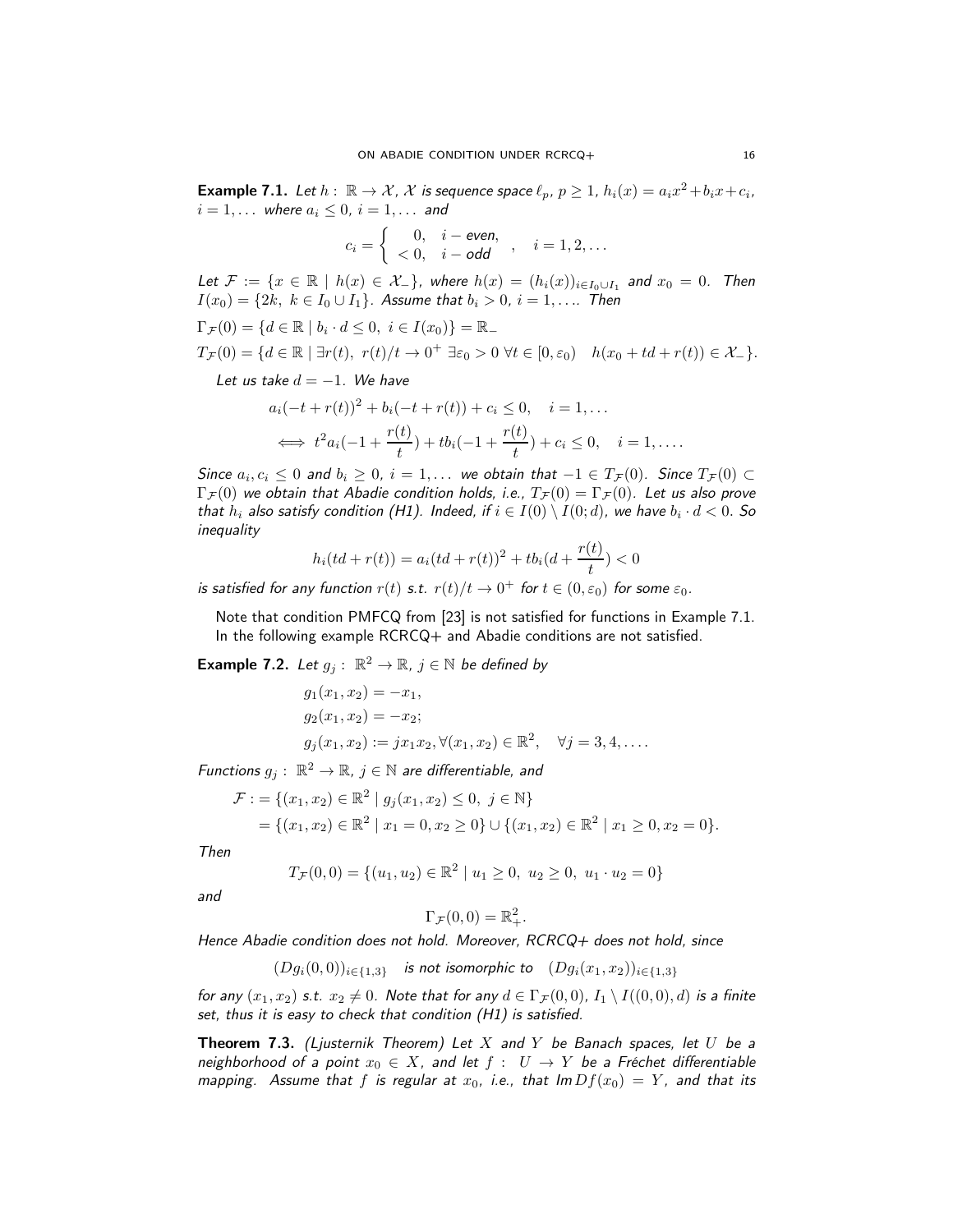derivative is continuous at this point (in the uniform operator topology of the space  $\Gamma(X, Y)$ ). Then the tangent space  $T_M(x_0)$  to the set

$$
M = \{ x \in U \mid f(x) = f(x_0) \}
$$

at the point  $x_0$  coincides with the kernel of the operator  $Df(x_0)$ ,

<span id="page-16-2"></span><span id="page-16-1"></span>
$$
T_M(x_0) = \ker Df(x_0). \tag{7.1}
$$

Moreover, if the assumptions of the theorem are satisfied, then there exist a neighborhood  $U' \subset U$  of the point  $x_0$ , a number  $K > 0$ , and a mapping  $\xi \to x(\xi)$  of the set  $U'$  into  $X$  such that

$$
f(\xi + x(\xi)) = f(x_0),
$$
  
\n
$$
||x(\xi)|| \le K ||f(\xi) - f(x_0)||
$$
\n(7.2)

for all  $\xi \in U'$ .

Assertion [\(7.2\)](#page-16-1) follows from [\(7.1\)](#page-16-2), see e.g. [\[18\]](#page-19-21). The assertion [\(7.2\)](#page-16-1) is sometimes called the generalized Ljusternik Theorem, see e.g. [\[12\]](#page-19-22)

Now we are ready to establish our main theorem.

<span id="page-16-0"></span>**Theorem 7.4.** Let E be a Banach space, F be a Hilbert space and assume that  $(b_i)_{i\in\mathbb{N}}$ is a Besselian and Hilbertian basis of F. Let  $\mathcal{F} \subset E$  be given as in [\(1.4\)](#page-1-3).

Assume that

- (i) RCRCQ+ holds for F at  $x_0 \in \mathcal{F}$
- (ii) condition [\(H1\)](#page-14-3) is satisfied at  $x_0$ .

Then Abadie condition holds, i.e.,  $\Gamma_{\mathcal{F}}(x_0) = T_{\mathcal{F}}(x_0)$ .

Moreover, for each  $d \in T_{\mathcal{F}}(x_0)$  there is a vector function  $r: (0,1) \to E$ ,  $||r(t)||/t \to$ 0 when  $t \downarrow 0$ , such that for all t sufficiently small

$$
g_i(x_0 + td + r(t)) = 0, \ i \in J(d), g_{\ell}(x_0 + td + r(t)) \le 0, \ \ell \in I \setminus J(d), \qquad J(d) := I_0 \cup I(x_0, d). \tag{7.3}
$$

*Proof.* The inclusion  $T_{\mathcal{F}}(x_0) \subset \Gamma_{\mathcal{F}}(x_0)$  is immediate. To see the converse, take any  $d \in \Gamma_{\mathcal{F}}(x_0)$ , where by Proposition [2.6,](#page-4-6)

$$
\Gamma_{\mathcal{F}}(x_0) \subset \{d \in E \mid \langle Dg_i(x_0) \mid d \rangle = 0, \ i \in I_0, \ \langle Dg_i(x_0) \mid d \rangle \leq 0, \ i \in I(x_0) \}.
$$

Recall that  $I(x) := \{i \in I_1 \mid g_i(x) = 0\}.$ 

We start by considering the case  $J := J(d) \neq \emptyset$ ,  $|J| = +\infty$ .

By RCRCQ+ of F at  $x_0$ , there exist  $V(x_0)$  and  $J_2 \subset J$  such that  $(Dg_i(x_0))_{i \in J_2}$ forms a boundedly-complete and shrinking basis for  $\overline{\text{span}}(Dg_i(x_0), i \in J)$  and there exists a topological isomorphism  $z$ 

$$
z_{t,r}:\ \overline{\operatorname{span}}(Dg_i(x_0+td+r), i\in J)\to \overline{\operatorname{span}}(Dg_i(x_0), i\in J),
$$

for  $(t, r)$  in some neighbourhood of  $(0, 0) \in \mathbb{R} \times E$  such that  $z_{t,r}(Dg_i(x_0 + td + r)) =$  $Dg_i(x_0), i \in J_2$  for all  $(t, r) \in \mathbb{R} \times E$  such that  $x_0 + td + r \in V(x_0)$ .

Let  $f:E\to Y(J_2)$  be defined as  $f(x):=(g_i(x))_{i\in J_2}$ , where  $Y(J_2)$  is defined by [\(2.11\)](#page-6-0). By [\(4.6\)](#page-10-4), the derivative  $Df(x_0)$  is onto  $Y(J_2)$ .

Let us define

$$
M := \{ x \in E \mid g_i(x) = g_i(x_0) = 0, \ i \in J_2 \}. \tag{7.4}
$$

By Ljusternik Theorem [7.3](#page-15-1) applied to the set  $M$ ,

$$
\ker Dg_i(x_0)_{i\in J_2} = T_M(x_0).
$$

By applying Ljusternik Theorem [7.3](#page-15-1) with f at  $x_0$ , we obtain that  $d \in T_M(x_0)$ .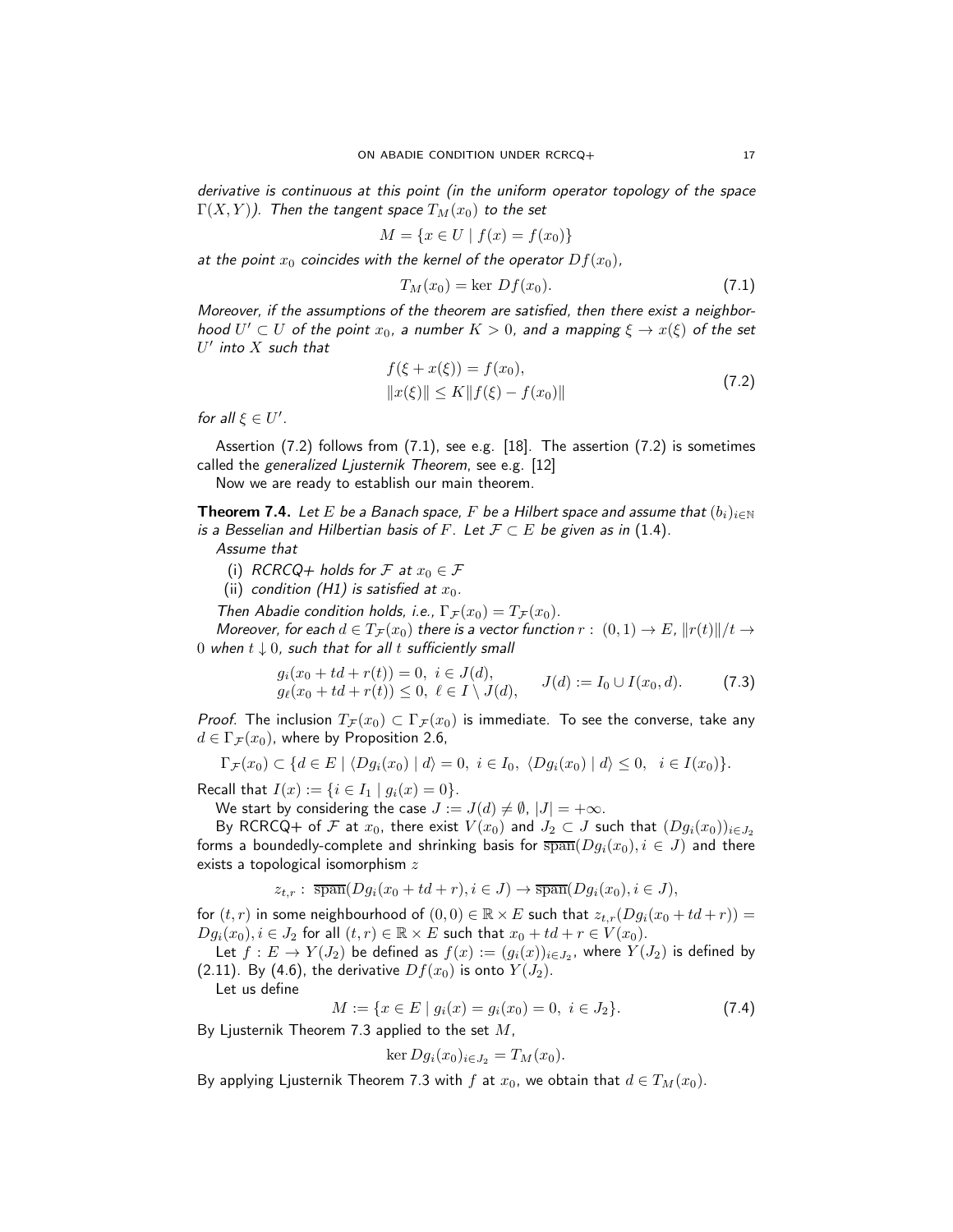Case 1 If  $J_2 = J$ , then  $g_i(x_0 + td + r(t)) = 0$ ,  $i \in J$  for  $t \in [0, \varepsilon]$ , where  $\varepsilon > 0$  and  $r(t)$  is given by Ljusternik Theorem.

Case 2 If  $J_2 \subsetneq J$  then, by Proposition [5.3,](#page-13-0) applied to  $g_i, \, i \in J,$  there exist functions  $h_l, \, l \in J \setminus J_2$  of class  $C^1$ , such that

$$
g_l(x_0 + td + r) = h_l((g_i(x_0 + td + r))_{i \in J_2}),
$$
\n(7.5)

for  $(t, r)$  in some neighbourhood of  $(0, 0) \subset \mathbb{R} \times E$ .

Consider the system

<span id="page-17-1"></span>
$$
g_i(x_0 + td + r) = 0, \quad i \in J
$$
\n(7.6)

with respect to variables  $t, r$ . Let us note that system [\(7.6\)](#page-17-1) is satisfied for  $(t, r) = (0, 0).$ 

Obviously, by Proposition [5.3,](#page-13-0) in some neighbourhood of  $(0, 0)$ , system  $(7.6)$ is equivalent to

$$
g_i(x_0 + td + r) = 0, \quad i \in J_2 \tag{7.7}
$$

with additional condition

$$
g_l(x_0 + td + r) = h_l((g_i(x_0 + td + r))_{i \in J_2}) = 0, \ l \in J \setminus J_2.
$$
 (7.8)

Note that  $h_l((g_i(x_0))_{i\in J_2})=0$ ,  $l\in J\backslash J_2$  since  $g_l(x_0)=0=h_l((g_i(x_0))_{i\in J_2})=0$  $h_l(0)$ .

In both cases there exist  $\varepsilon > 0$  and a function  $r: [0, \varepsilon) \to E$ ,  $||r(t)||t^{-1} \to 0$ ,  $t \downarrow 0$ , such that

$$
g_i(x_0 + td + r(t)) = 0, \quad i \in J,
$$

i.e.,

<span id="page-17-2"></span>
$$
d \in T_{\tilde{M}}(x_0), \quad \text{where } \tilde{M} := \{ x \in E \mid g_i(x) = g_i(x_0) = 0, \ i \in J \}. \tag{7.9}
$$

By condition [\(H1\),](#page-14-3) there exists  $\varepsilon_0 > 0$  such that

$$
g_i(x_0+td+r(t))\leq 0 \text{ for all } i\in (I_0\cup I_1)\setminus I(x_0,d) \text{ and for all } t\in (0,\varepsilon_0),
$$

therefore

$$
x_0 + td + r(t) \in \mathcal{F} \quad t \in [0, \min\{\varepsilon_0, \varepsilon\}]. \tag{7.10}
$$

Thus,  $d \in T_{\mathcal{F}}(x_0)$ .

Now, let us consider the case  $J = \emptyset$  (i.e. the case when both  $I_0 = \emptyset$  and  $I(x_0, d) =$ (0). Then, by condition [\(H1\),](#page-14-3) for any vector function  $r: (0,1) \rightarrow E$ ,  $||r(t)||/t \rightarrow 0$ when  $t \downarrow 0$  there exists  $\varepsilon > 0$  such that

$$
x_0 + td + r(t) \in \mathcal{F} \quad t \in [0, \varepsilon], \tag{7.11}
$$

<span id="page-17-0"></span>i.e.,  $d \in T_{\mathcal{F}}(x_0)$ .

#### 8. RCRCQ+ and Lagrange multipliers

In this section, using [\[11\]](#page-19-7) and RCRCQ+ condition we will prove non-emptiness of the Lagrange multipliers set.

The Lagrange function or Lagrangian corresponding to problem  $(P)$  $(P)$  $(P)$  is a function  $L: E \times F \to \mathbb{R}$ 

$$
L(x,\lambda) := f(x) + \langle \lambda | G(x) \rangle \quad x \in E, \ \lambda \in F.
$$

**Definition 8.1.** Let  $Q \subset F$  be a closed, convex set. The normal cone to Q at  $\bar{y} \in F$ is the set

$$
\mathcal{N}_Q(\bar{y}) = \{ y \in F \mid \langle y \mid k - \bar{y} \rangle \le 0 \ \forall k \in Q \}.
$$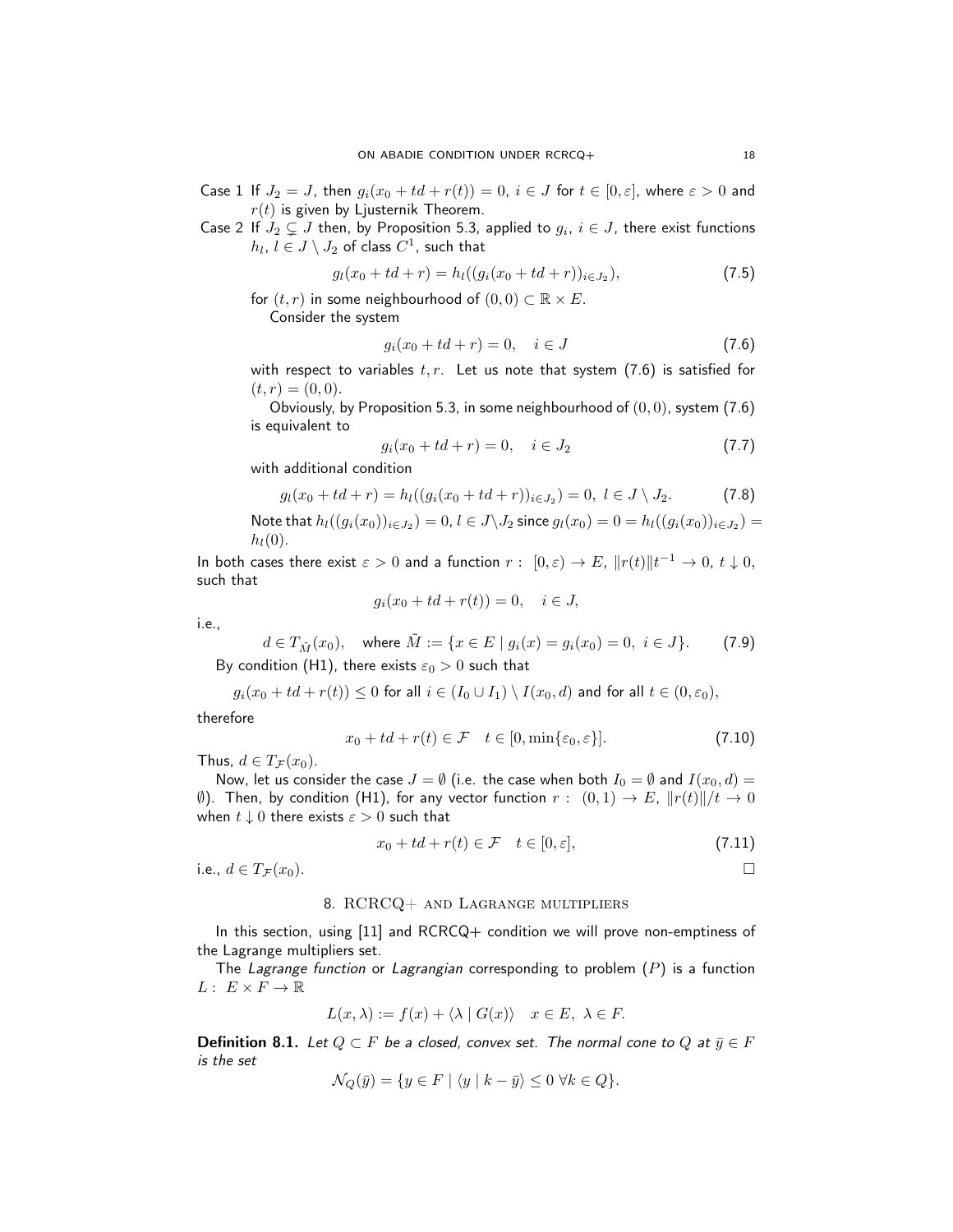**Definition 8.2.** A feasible point  $\bar{x} \in \mathcal{F}$  of ([P](#page-0-0)) is called a KKT point if there exists  $\overline{\lambda} \in \mathcal{N}_K(G(\overline{x}))$  such that

$$
D_{\bar x}L(\bar x,\bar \lambda)=0,
$$

where K is defined by [\(1.1\)](#page-0-2). In this case  $\lambda$  is called Lagrange multiplier of ([P](#page-0-0)) at  $\bar{x}\in\mathcal{F}$ 

Following [\[11,](#page-19-7) [17,](#page-19-23) [20\]](#page-19-24) let us define set corresponding to KKT points,

$$
\mathcal{M}(x_0,0) := DG(x_0)^* \mathcal{N}_K(G(x_0)).
$$

By Proposition 5.6 of [\[11\]](#page-19-7) we immediately get the following result.

**Proposition 8.3.** Let  $E$  be a Banach space,  $F$  be a Hilbert space and assume that  $(b_i)_{i\in\mathbb{N}}$  is a Besselian and Hilbertian basis of F. Let  $\mathcal{F} \subset E$  be given as in [\(1.4\)](#page-1-3). Let  $x_0 \in \mathcal{F}$  be a local minimizer of ([P](#page-0-0)). Assume RCRCQ+ holds for  $\mathcal{F}$  at  $x_0 \in \mathcal{F}$  with a neigbourhood  $V(x_0)$ .

Assume that assumption [\(H1\)](#page-14-3) is satisfied at  $x_0$ . Assume that  $\mathcal{M}(x_0, 0)$  is weakly\* closed. Then the set of Lagrange multipliers at  $x_0$  is nonempty.

*Proof.* By Theorem [7.4,](#page-16-0) Abadie condition holds for  $F$  at  $x_0$ . The rest of the proof follows the lines of the proof of Proposition 5.6 of [\[11\]](#page-19-7).  $\Box$ 

Remark 8.4. Let us underline the fact that in both papers [\[5,](#page-19-6) [11\]](#page-19-7) in the definition of Abadie condition the set  $\mathcal{M}(x_0, 0)$  is weakly\* closed.

Let us consider now the case when no equality are present (i.e.  $I_1 = \emptyset$ ), i.e.,

$$
\mathcal{F} = \left\{ x \in E \mid g_i(x) = 0, \quad i \in I_0 \right\}
$$

Such problems has been considered in e.g. in [\[9,](#page-19-9) Theorem 4.1]. In this case we are also getting the existence of Lagrange multipliers (see Proposition [8.5\)](#page-18-0). By Proposition [4.1](#page-8-1) we are getting split of E, which is included in assumption (B) of [\[9,](#page-19-9) Theorem 4.1] and by Proposition [4.8](#page-11-0) we are obtaining isomorphism of  $((Dg_i(x))_{i\in I_0})|_{E_1}:\;E_1\to$  $((Dg_i(x))_{i\in I_0})(E)$ ,  $x\in U(x_0)$ , which is included in assumption (C) of [\[9,](#page-19-9) Theorem 4.1] (see Remark [1.4\)](#page-2-3).

<span id="page-18-0"></span>**Proposition 8.5.** Let E be a Banach space,  $F$  be a Hilbert space and assume that  $(b_i)_{i\in\mathbb{N}}$  is a Besselian and Hilbertian basis of F. Let  $\mathcal{F}\subset E$  be given as in [\(1.4\)](#page-1-3), where  $I_1 = \emptyset$ .

Let  $x_0\in\mathcal{F}$  be a local minimizer of  $(P)$  $(P)$  $(P)$ . Assume CRC+ holds for  $(g_i)_{i\in I_0}$  at  $x_0\in\mathcal{F}$ with a neigbourhood  $V(x_0)$ . Then the set of Lagrange multipliers at  $x_0$  is nonempty.

*[P](#page-0-1)roof.* Let  $x_0$  be a local minimizer of problem  $(P_0)$  with  $I_1 = \emptyset$ . The first-order necessary optimality condition is  $Df_0(x_0)h = 0$  for all  $h \in T_{\mathcal{F}}(x_0)$ . By the proof of Theorem [7.4](#page-16-0) (see [\(7.9\)](#page-17-2) with  $J = I_0$ ),

$$
\ker Dg(x_0) = \ker(Dg_i(x_0))_{i \in I_0} = T_{\mathcal{F}}(x_0).
$$

Therefore  $Df_0(x)h = 0$  for any  $h \in \text{ker } DG(x_0)$ , i.e.,  $Df_0(x) \in (\text{ker } DG(x_0))^{\perp}$ . By Proposition [4.1,](#page-8-1)  $(\ker DG(x_0))^{\perp} = \overline{\text{span}}(Dg_i(x_0)^*, i \in I_0)$ . Therefore  $Df_0(x_0) \in$  $\overline{\text{span}}(Dg_i(x_0)^*, i\in I_0)$ , i.e., there exists  $\lambda\in F$  such that  $Df_0(x_0)=\langle DG(x_0)^*\mid \lambda\rangle=0$  $\lambda(DG(x_0)).$